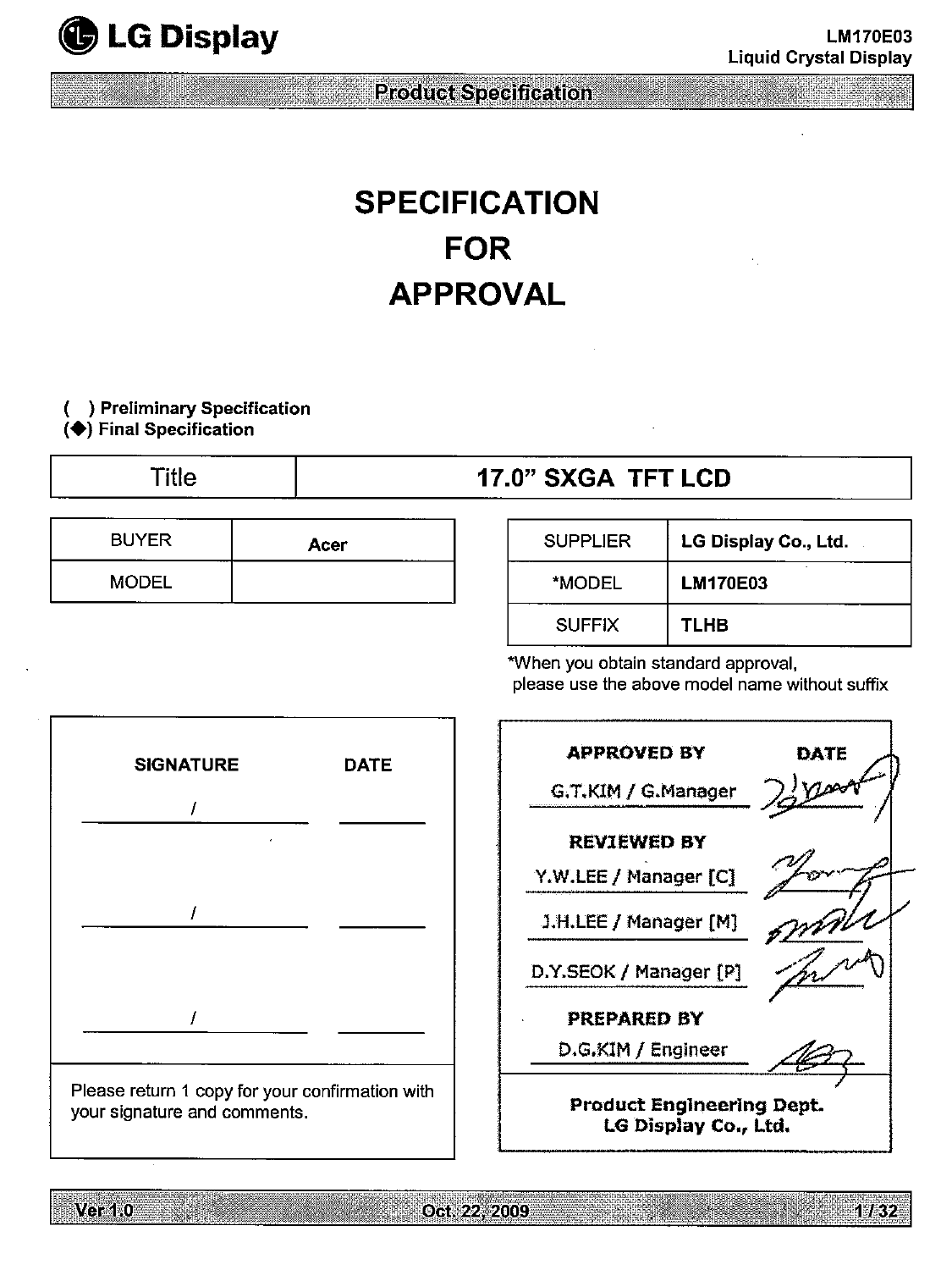

# **CONTENTS**

| NO.                      | <b>ITEM</b>                       | Page           |
|--------------------------|-----------------------------------|----------------|
| $\overline{\phantom{0}}$ | <b>COVER</b>                      | 1              |
|                          | <b>CONTENTS</b>                   | $\overline{2}$ |
| $\overline{\phantom{0}}$ | <b>RECORD OF REVISIONS</b>        | 3              |
| $\mathbf{1}$             | <b>GENERAL DESCRIPTION</b>        | $\overline{4}$ |
| $\overline{2}$           | ABSOLUTE MAXIMUM RATINGS          | 5              |
| 3                        | ELECTRICAL SPECIFICATIONS         | 6              |
| $3 - 1$                  | ELECTRICAL CHARACTERISTICS        | 6              |
| $3 - 2$                  | <b>INTERFACE CONNECTIONS</b>      | 9              |
| $3 - 3$                  | SIGNAL TIMING SPECIFICATIONS      | 15             |
| $3 - 4$                  | SIGNAL TIMING WAVEFORMS           | 16             |
| $3-5$                    | <b>COLOR INPUT DATA REFERANCE</b> | 17             |
| $3-6$                    | POWER SEQUENCE                    | 18             |
| $3 - 7$                  | <b>VCC POWER DIP CONDITION</b>    | 19             |
| $\overline{4}$           | OPTICAL SPECIFICATIONS            | 20             |
| 5                        | MECHANICAL CHARACTERISTICS        | 25             |
| 6                        | <b>RELIABILITY</b>                | 28             |
| $\overline{7}$           | <b>INTERNATIONAL STANDARDS</b>    | 29             |
| $7 - 1$                  | <b>SAFETY</b>                     | 29             |
| $7-2$                    | <b>EMC</b>                        | 29             |
| 8                        | <b>PACKING</b>                    | 30             |
| $8 - 1$                  | DESIGNATION OF LOT MARK           | 30             |
| $8 - 2$                  | <b>PACKING FORM</b>               | 30             |
| 9                        | <b>PRECAUTIONS</b>                | 31             |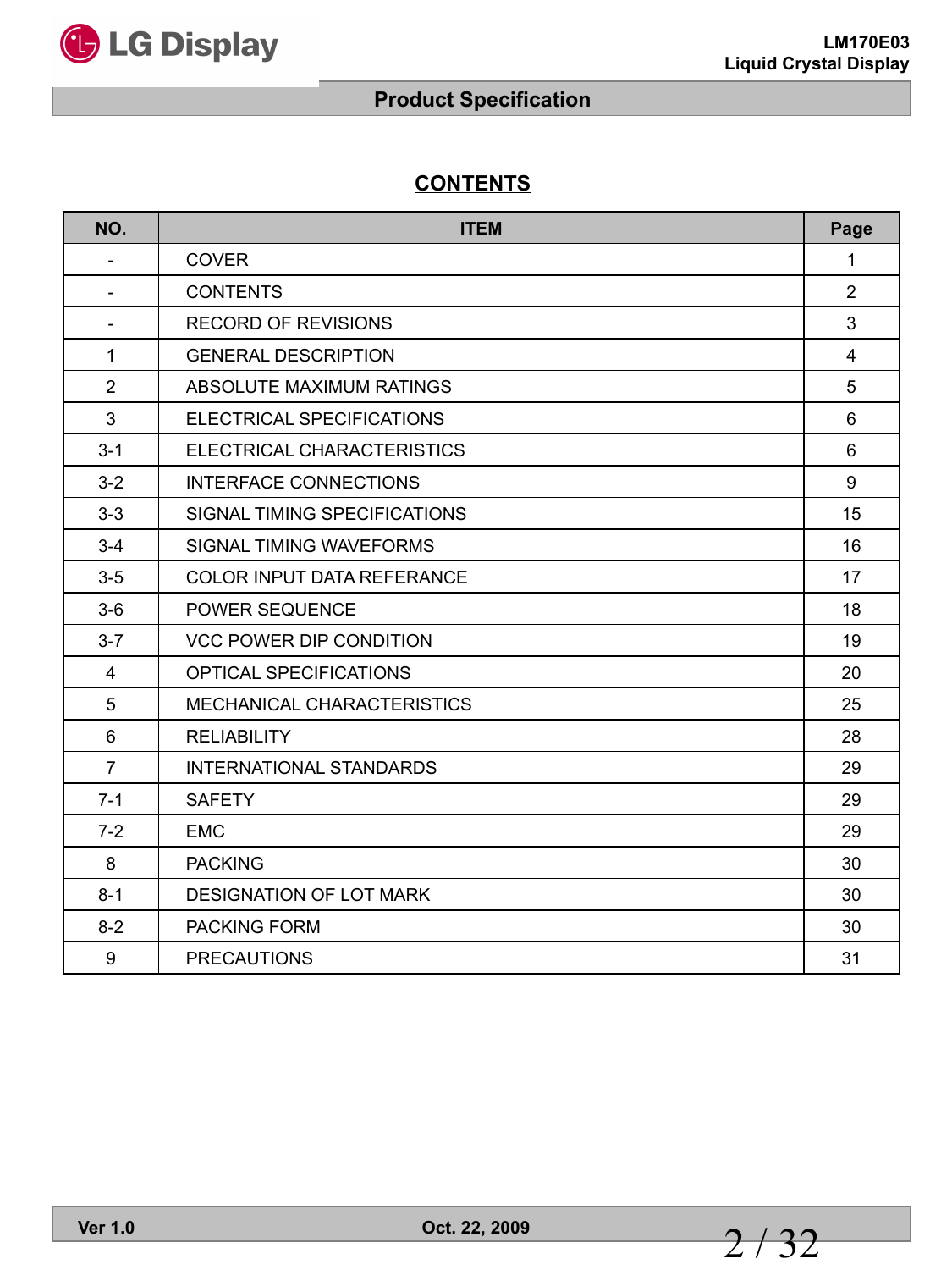

# **RECORD OF REVISIONS**

| <b>Revision No</b> | <b>Date</b>   | Page | <b>Description</b>          |
|--------------------|---------------|------|-----------------------------|
| <b>Ver 1.0</b>     | Oct. 22, 2009 |      | <b>Final Specifications</b> |
|                    |               |      |                             |
|                    |               |      |                             |
|                    |               |      |                             |
|                    |               |      |                             |
|                    |               |      |                             |
|                    |               |      |                             |
|                    |               |      |                             |
|                    |               |      |                             |
|                    |               |      |                             |
|                    |               |      |                             |
|                    |               |      |                             |
|                    |               |      |                             |
|                    |               |      |                             |
|                    |               |      |                             |
|                    |               |      |                             |
|                    |               |      |                             |
|                    |               |      |                             |
|                    |               |      |                             |
|                    |               |      |                             |
|                    |               |      |                             |
|                    |               |      |                             |
|                    |               |      |                             |
|                    |               |      |                             |
|                    |               |      |                             |
|                    |               |      |                             |
|                    |               |      |                             |
|                    |               |      |                             |

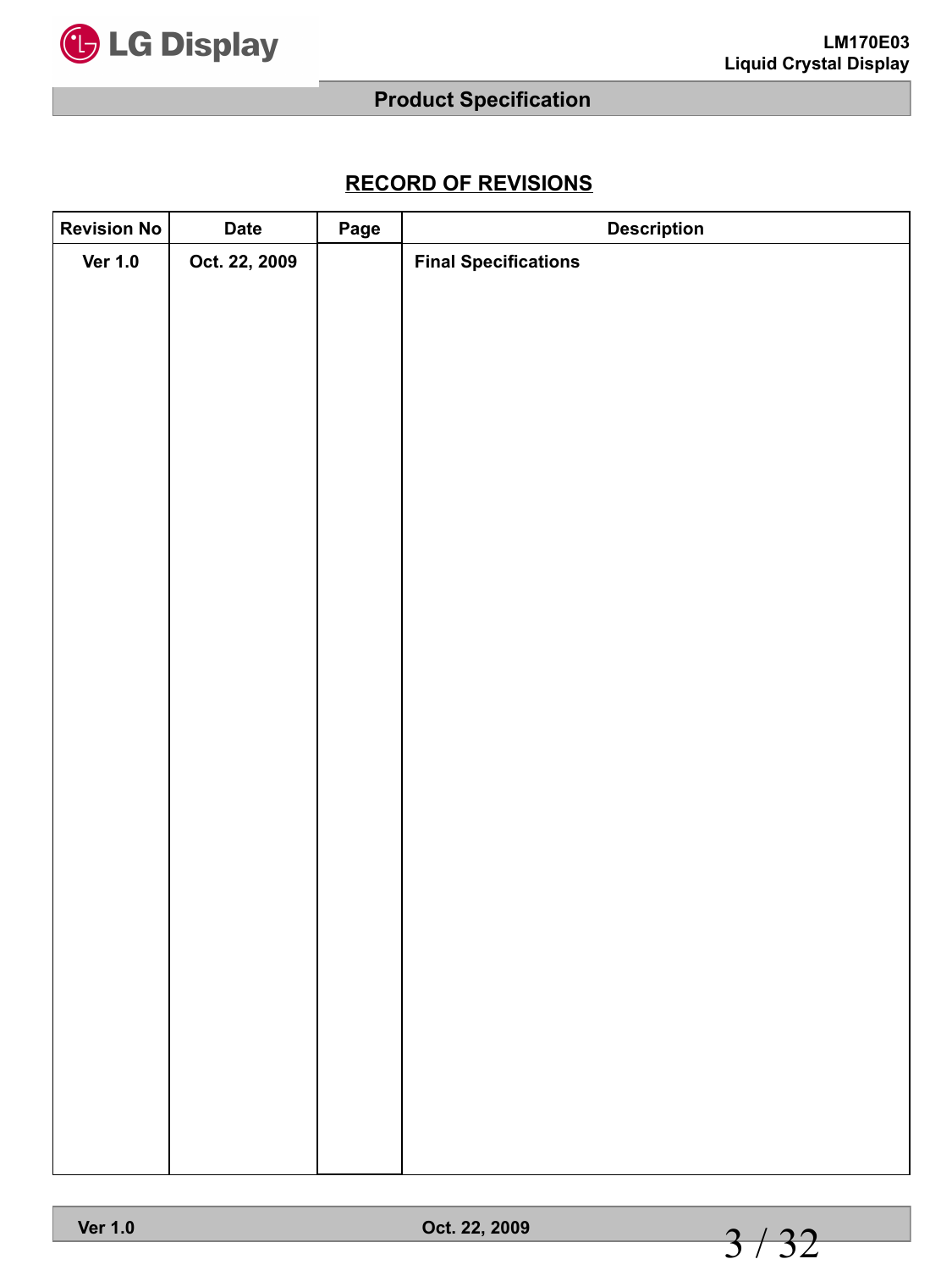

## **Product Specification**

#### **1. General Description**

The LM170E03-TLHB is a Color Active Matrix Liquid Crystal Display with an integral Cold Cathode Fluorescent Lamp(CCFL) backlight system. The matrix employs a-Si Thin Film Transistor as the active element. It is a transmissive type display operating in the normally white mode. This TFT-LCD has a 17.0 inch diagonal measured active display area with SXGA resolution(1024 vertical by 1280 horizontal pixel array) Each pixel is divided into Red, Green and Blue sub-pixels or dots which are arranged in vertical stripes. Gray scale or the brightness of the sub-pixel color is determined with a 8-bit gray scale signal for each dot, thus, presenting a palette of more than 16.7M colors with A-FRC(Advanced-Frame Rate Control). The LM170E03-TLHB has been designed to apply the interface method that enables low power, high speed,low EMI. FPD Link or compatible must be used as a LVDS(Low Voltage Differential Signaling) chip.

The LM170E03-TLHB is intended to support applications where thin thickness,wide viewing angle, low power are critical factors and graphic displays are important. In combination with the vertical arrangement of the sub-pixels, the LM170E03-TLHB characteristics provide an excellent flat panel display for office automation products such as monitors.



#### **Figure 1. Block diagram**

#### **General Features**

| Active screen size       | 17.0 inch (43.27cm) diagonal                                   |
|--------------------------|----------------------------------------------------------------|
| <b>Outline Dimension</b> | 358.5(H) x 296.5(V) x 16.0(D) mm(Typ.)                         |
| <b>Pixel Pitch</b>       | $0.264$ mm x 0.264 mm                                          |
| Pixel Format             | 1280 horiz. by 1024 vert. Pixels. RGB stripe arrangement       |
| <b>Display Colors</b>    | 16.7M colors                                                   |
| Luminance, white         | 250 cd/m <sup>2</sup> (Typ. Center 1 point)                    |
| <b>Power Consumption</b> | 12.73 Watts(Typ.)                                              |
| Weight                   | 1890g (Typ.)                                                   |
| Display operating mode   | Transmissive mode, normally white                              |
| Surface treatments       | Hard coating (3H), Anti-glare treatment of the front polarizer |

**Ver 1.0 Oct. 22, 2009**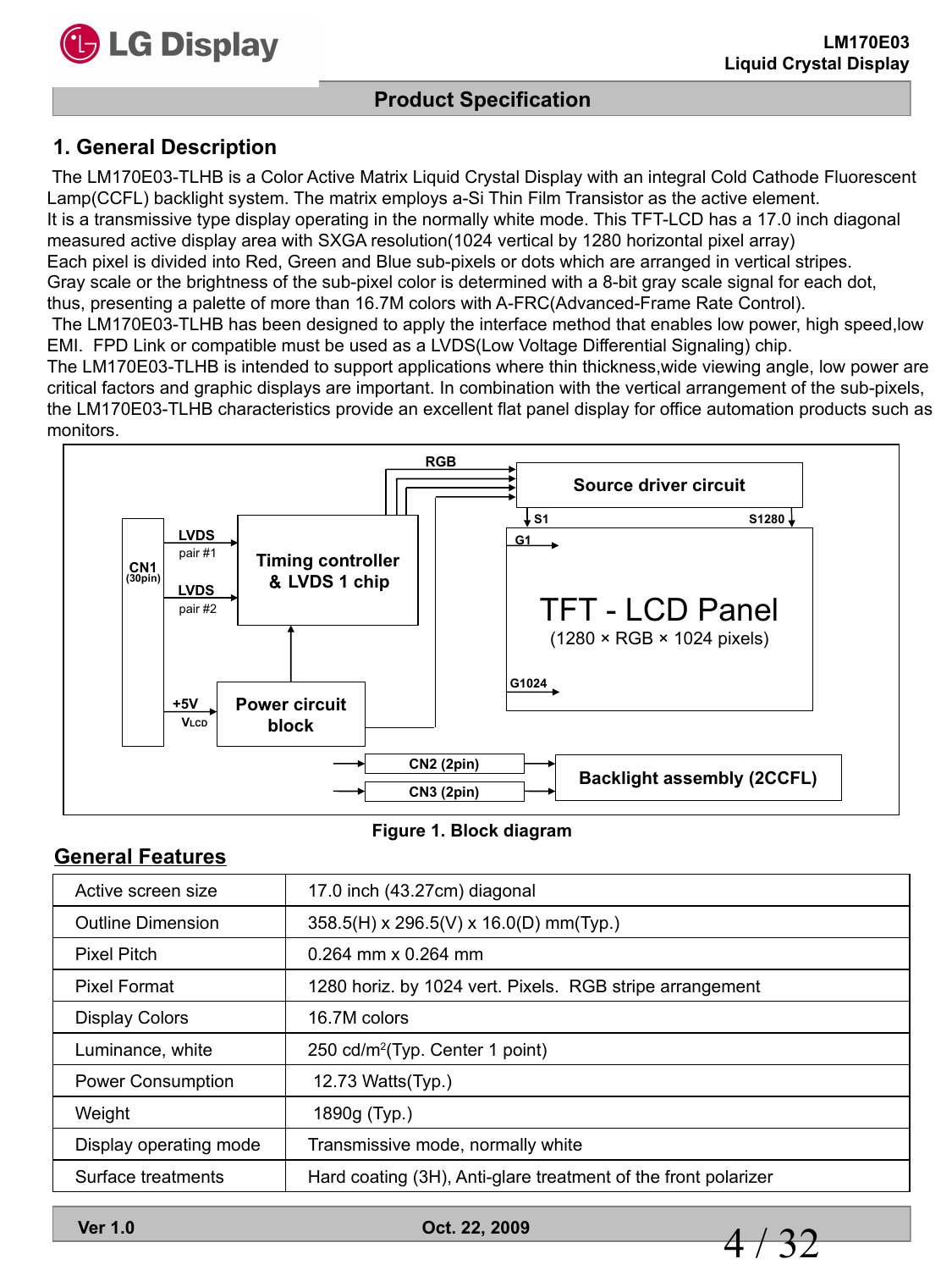

#### **2. Absolute maximum ratings**

The following are maximum values which, if exceeded, may cause faulty operation or damage to the unit.

#### **Table 1. Absolute Maximum Ratings**

| <b>Parameter</b>                                                                                                                                  |                                                                                                   | <b>Values</b>               |                                          | <b>Units</b>                     |                   |  |
|---------------------------------------------------------------------------------------------------------------------------------------------------|---------------------------------------------------------------------------------------------------|-----------------------------|------------------------------------------|----------------------------------|-------------------|--|
|                                                                                                                                                   | Symbol                                                                                            | Min.                        | Max.                                     |                                  | <b>Notes</b>      |  |
| Power Supply Input Voltage<br><b>Operating Temperature</b><br>Storage Temperature<br><b>Operating Ambient Humidity</b><br><b>Storage Humidity</b> | $V_{\rm CC}$<br>${\mathsf T}_{\textsf{OP}}$<br>$\mathsf{l}_{\mathsf{ST}}$<br>$H_{OP}$<br>$H_{ST}$ | $-0.3$<br>$-20$<br>10<br>10 | $+5.5$<br>$+50$<br>+ 60<br>+ 90<br>$+90$ | $V_{dc}$<br>℃<br>℃<br>%RH<br>%RH | At $25^{\circ}$ C |  |

Note : 1. Temperature and relative humidity range are shown in the figure below. Wet bulb temperature should be 39 °C Max, and no condensation of water.



**Figure 2. Temperature and relative humidity**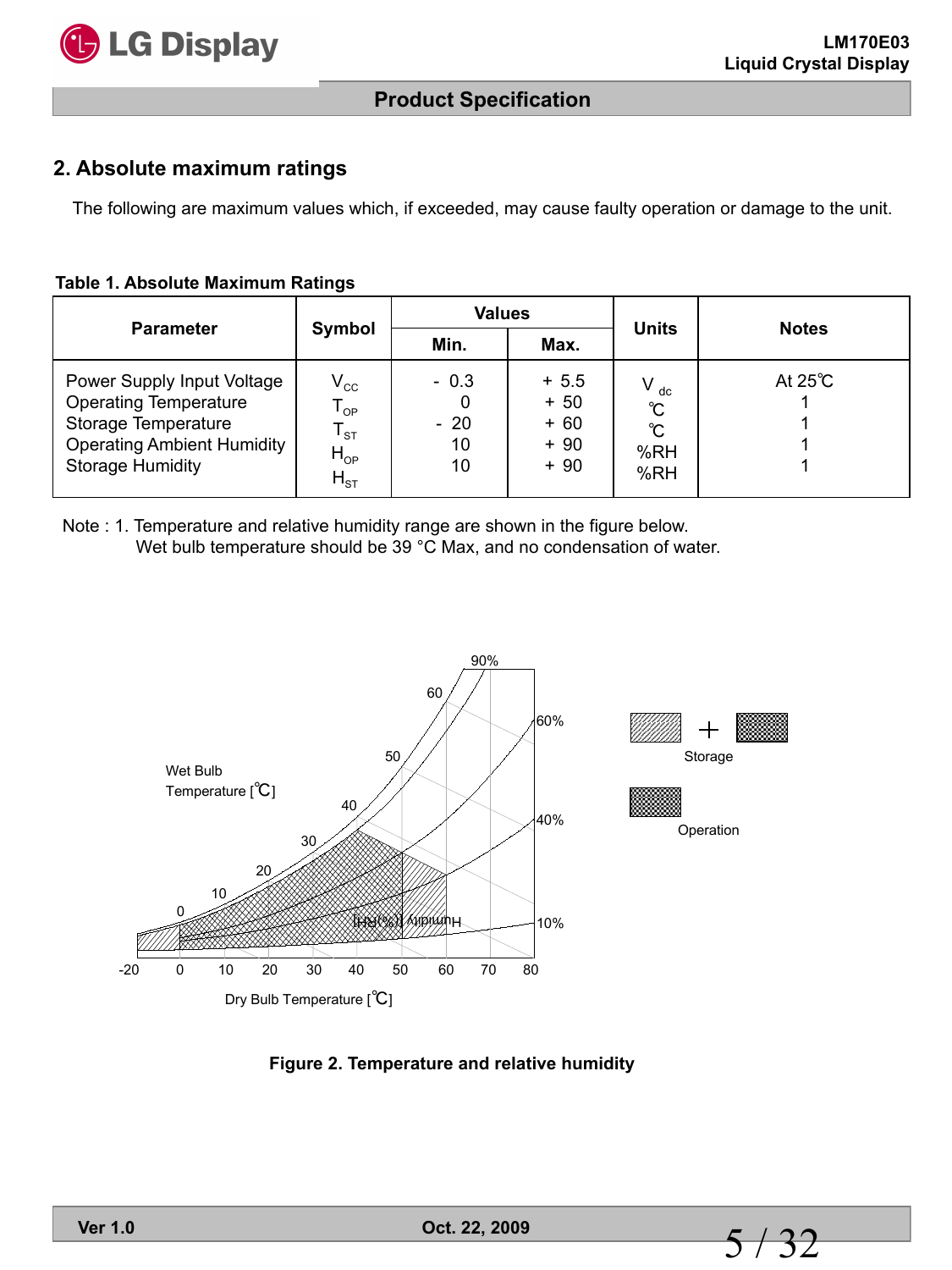

#### **3. Electrical specifications**

#### **3-1. Electrical characteristics**

The LM170E03-TLHB requires two power inputs. One is employed to power the LCD electronics and to drive the TFT array and liquid crystal. Another which powers the CCFL, is typically generated by an inverter. The inverter is an external unit to the LCD.

#### **Table 2\_1. ELECTRICAL CHARACTERISTICS**

| Parameter                         | Symbol             |     | Values                   | Unit | <b>Notes</b> |   |  |  |
|-----------------------------------|--------------------|-----|--------------------------|------|--------------|---|--|--|
|                                   |                    | Min | Typ                      | Max  |              |   |  |  |
| MODULE:                           |                    |     |                          |      |              |   |  |  |
| Power Supply Input Voltage        | <b>VLCD</b>        | 4.5 | 5.0                      | 5.5  | Vdc          |   |  |  |
| Permissive Power Input Ripple     | <b>VLCD</b>        |     |                          | 0.2  | $\vee$       | 3 |  |  |
|                                   | <b>ILCD MOSAIC</b> |     | 790                      | 910  | mA           |   |  |  |
| Power Supply Input Current        | ILCD_BLACK         |     | 950                      | 1090 | mA           | 2 |  |  |
| Power Consumption                 | PLCD               |     | 3.95                     | 4.55 | Watt         |   |  |  |
| Rush current<br>nou <del>c.</del> | <b>RUSH</b>        |     | $\overline{\phantom{a}}$ | 3    | A            | 4 |  |  |

1. The specified current and power consumption are under the  $V_{\text{LCD}}$ =5.0V, 25  $\pm$  2°C, f<sub>V</sub>=60Hz condition whereas mosaic pattern( $8 \times 6$ ) is displayed and f<sub>v</sub> is the frame frequency.

2. The current is specified at the maximum current pattern.

3. Permissive power ripple should be measured under VCC=5.0V, 25°C, fV (frame frequency)=75Hz condition and At that time, we recommend the bandwidth configuration of oscilloscope is to be under 20MHz.

4. The duration of rush current is about 2ms and rising time of power Input is  $500$ us  $\pm 20\%$ . (min.).



**Ver 1.0 Oct. 22, 2009**

6 / 32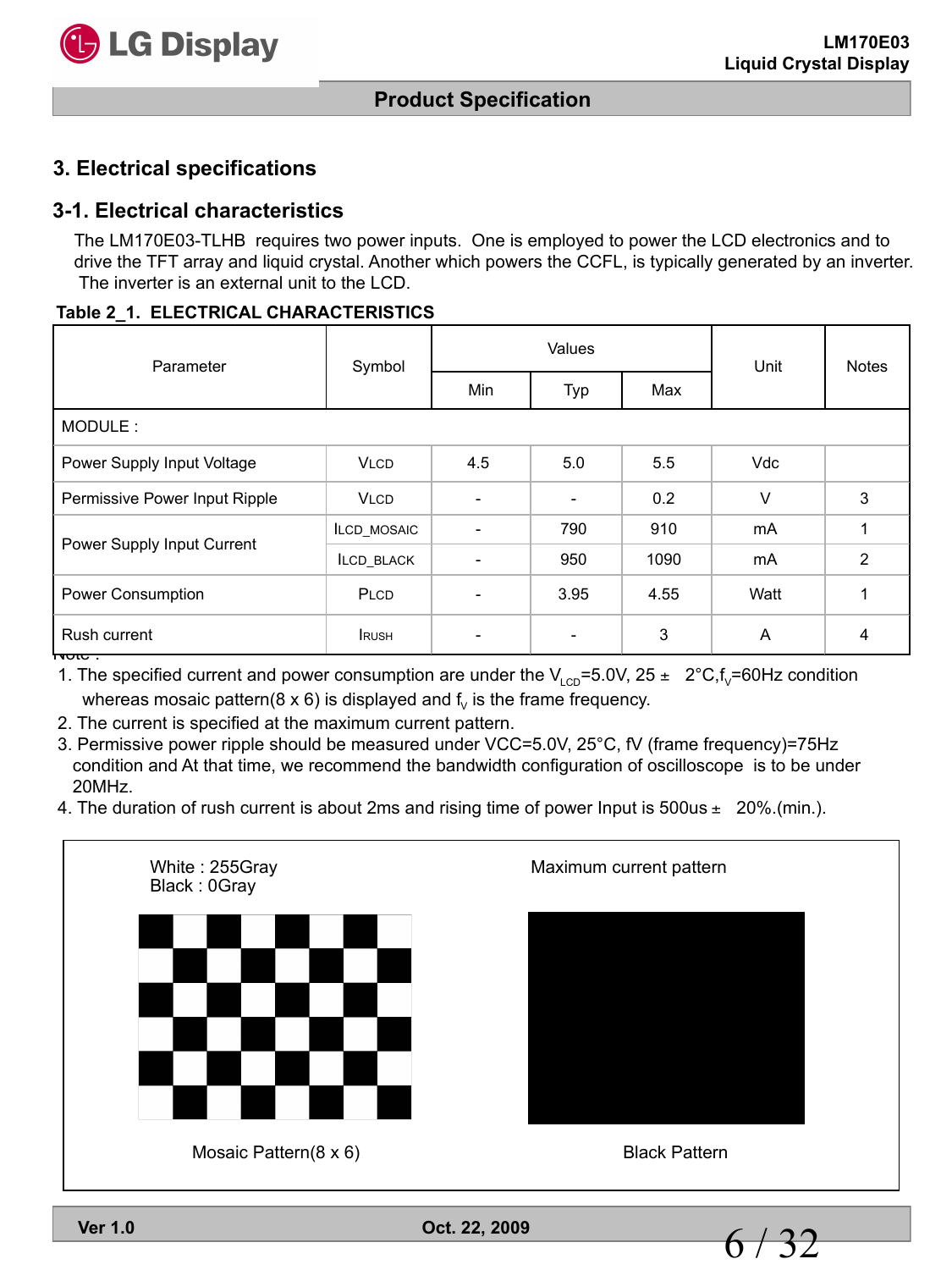

## **Product Specification**

#### **Table 2\_2. ELECTRICAL CHARACTERISTICS**

| Parameter                           |                  | Symbol     |                     | Values           | Unit              | <b>Notes</b>     |                |
|-------------------------------------|------------------|------------|---------------------|------------------|-------------------|------------------|----------------|
|                                     |                  |            | <b>Min</b>          | Typ              | Max               |                  |                |
| LAMP:                               |                  |            |                     |                  |                   |                  |                |
| <b>Operating Voltage</b>            |                  | <b>VBL</b> | (575)<br>(8.0mA)    | (585)<br>(7.5mA) | (720)<br>(2.5mA)  | $V_{RMS}$        | 1, 2           |
| <b>Operating Current</b>            |                  | <b>IBL</b> | 2.5<br>8.0<br>(7.5) |                  | mA <sub>RMS</sub> | 1                |                |
| <b>Established Starting Voltage</b> |                  | Vs         |                     |                  |                   |                  | 1, 3           |
| at 25 $^{\circ}$ C                  |                  |            |                     |                  | 1000              | $V_{RMS}$        |                |
|                                     | at $0^{\circ}$ C |            |                     |                  | 1250              | V <sub>RMS</sub> |                |
| <b>Operating Frequency</b>          |                  | fbl        | 40                  | 60               | 70                | <b>kHz</b>       | $\overline{4}$ |
| Discharge Stabilization Time        |                  | <b>Ts</b>  |                     |                  | 3                 | Min              | 1, 5           |
| <b>Power Consumption</b>            |                  | PBL        |                     | (8.78)           | (9.66)            | W                | 6              |
| Life Time                           |                  |            | 50,000              |                  |                   | <b>Hrs</b>       | 1, 7           |

Note : The design of the inverter must have specifications for the lamp in LCD Assembly**.**

 The performance of the Lamp in LCM, for example life time or brightness, is extremely influenced by the characteristics of the DC-AC inverter. So all the parameters of an inverter should be carefully designed so as not to produce too much leakage current from high-voltage output of the inverter. When you design or order the inverter, please make sure unwanted lighting caused by the mismatch of the lamp and the inverter (no lighting, flicker, etc) never occurs. When you confirm it, the LCD– Assembly should be operated in the same condition as installed in you instrument.

 ※ Do not attach a conducting tape to lamp connecting wire. If the lamp wire attach to a conducting tape, TFT-LCD Module has a low luminance and the inverter has abnormal action. Because leakage current is occurred between lamp wire and conducting tape.

- 1. Specified values are for a single lamp.
- 2. Operating voltage is measured at  $25 \pm 2^{\circ}$ C. The variance of the voltage is  $\pm 10\%$ .
- 3. The voltage above  $V_s$  should be applied to the lamps for more than 1 second for start-up. (Inverter open voltage must be more than lamp starting voltage.) Otherwise, the lamps may not be turned on. The used lamp current is the lamp typical current.
- 4. Lamp frequency may produce interface with horizontal synchronous frequency and as a result this may cause beat on the display. Therefore lamp frequency shall be as away possible from the horizontal synchronous frequency and from its harmonics in order to prevent interference.
- 5. Let's define the brightness of the lamp after being lighted for 5 minutes as 100%.  $T<sub>s</sub>$  is the time required for the brightness of the center of the lamp to be not less than 95%.
- 6. The lamp power consumption shown above does not include loss of external inverter. The used lamp current is the lamp typical current.  $(P_{BL} = V_{BL} \times I_{BL} \times N_{Lamp}$ )
- 7. The life is determined as the time at which brightness of the lamp is 50% compared to that of initial value at the typical lamp current on condition of continuous operating at  $25 \pm 2^{\circ}$ C.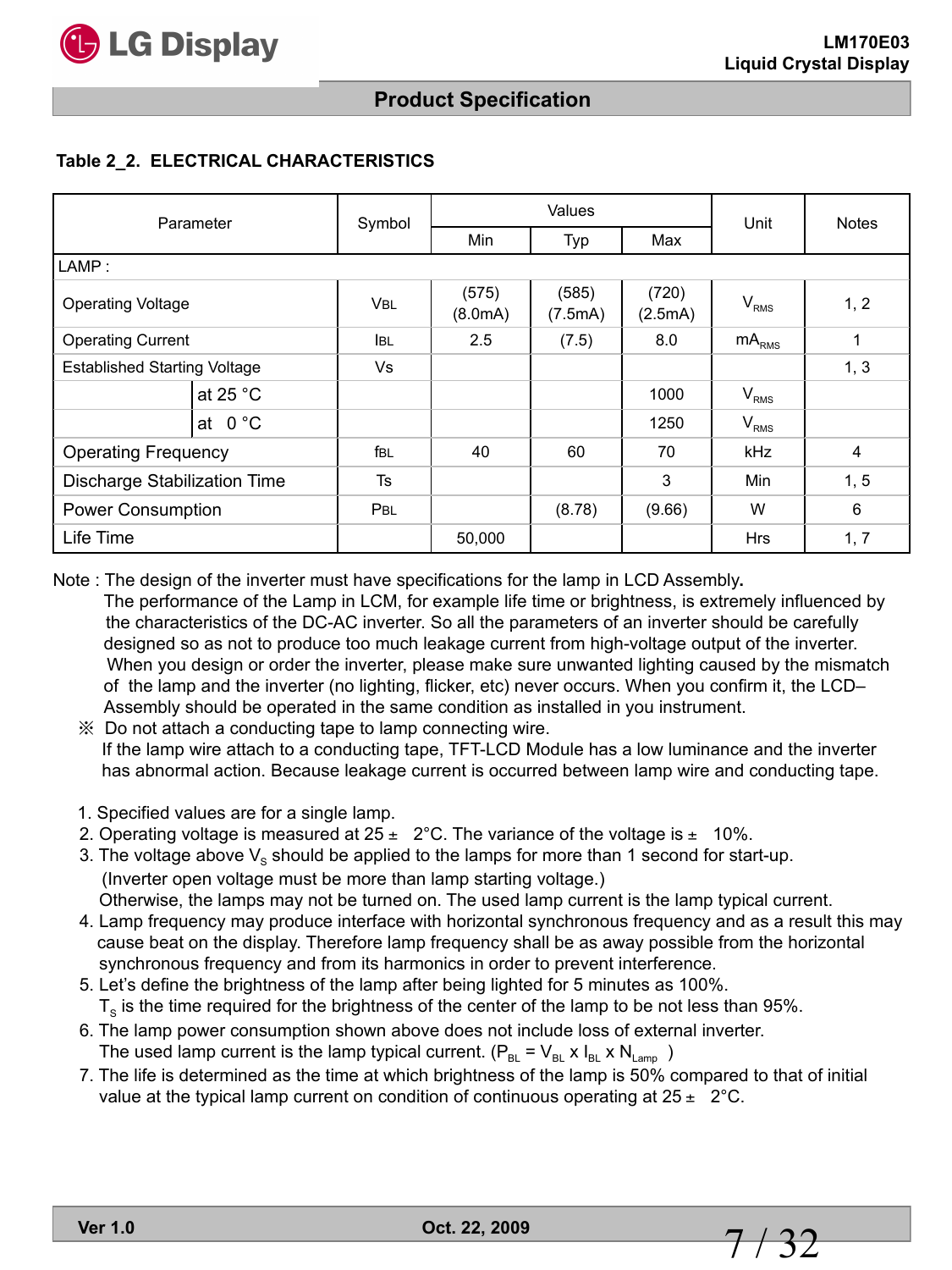

8. The output of the inverter must have symmetrical(negative and positive) voltage waveform and symmetrical current waveform (Unsymmetrical ratio is less than 10%). Please do not use the inverter which has unsymmetrical voltage and unsymmetrical current and spike wave. Requirements for a system inverter design, which is intended to have a better display performance, a better power efficiency and a more reliable lamp, are following.

It shall help increase the lamp lifetime and reduce leakage current.

- a. The asymmetry rate of the inverter waveform should be less than 10%.
- b. The distortion rate of the waveform should be within  $\sqrt{2} \pm 10\%$ .
	- \* Inverter output waveform had better be more similar to ideal sine wave.



- 9. The inverter which is combined with this LCM, is highly recommended to connect coupling(ballast) condenser at the high voltage output side. When you use the inverter which has not coupling(ballast) condenser, it may cause abnormal lamp lighting because of biased mercury as time goes.
- 10.In case of edgy type back light with over 4 parallel lamps, input current and voltage wave form should be synchronized

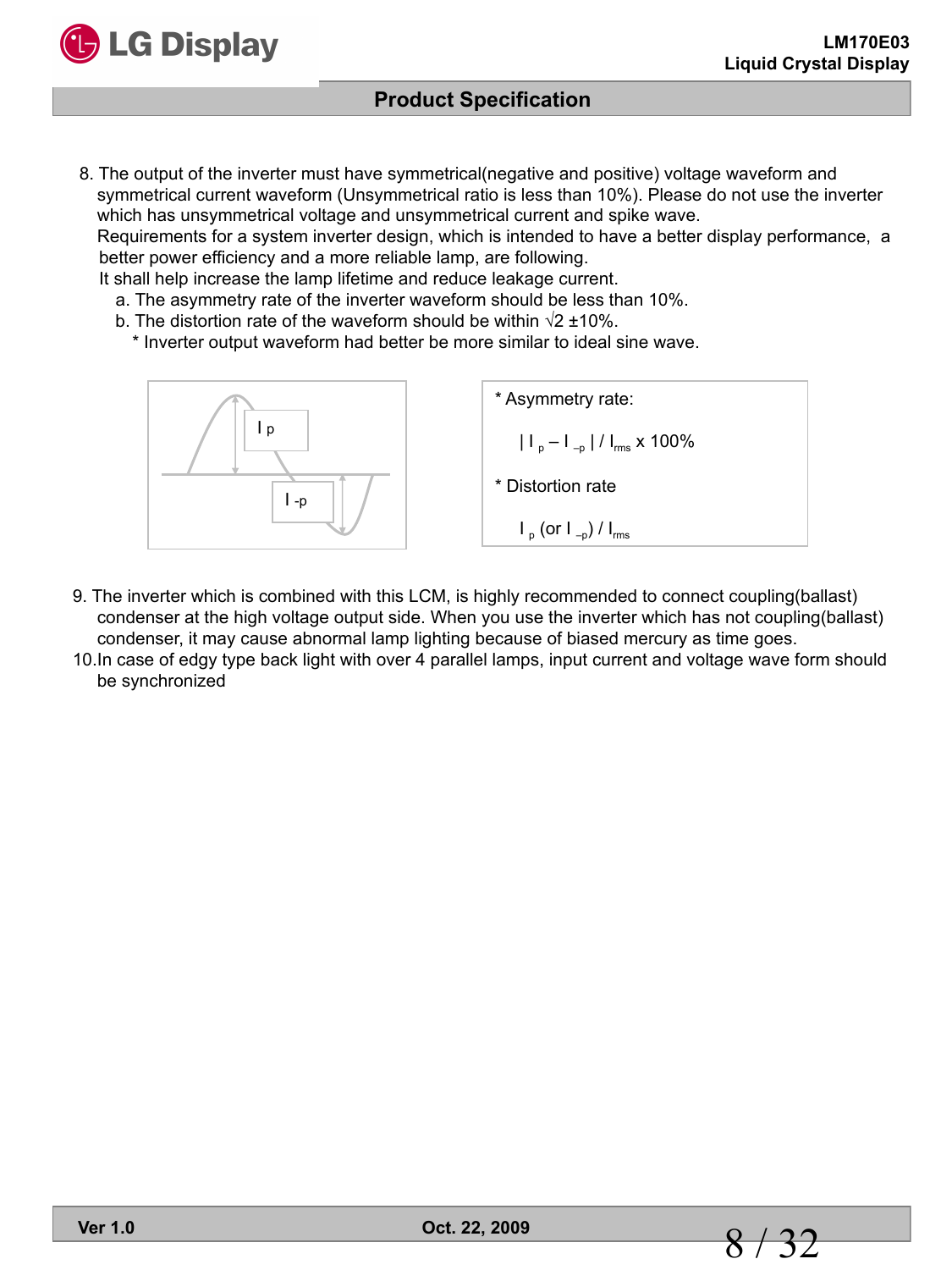

## **Product Specification**

#### **3-2. Interface Connections**

Interface chip must be used LVDS, part No. SN75LVDS83 (Tx, Texas Instrument) or compatible. This LCD employs a interface connection, a 30 pin connector is used for the module electronics interface. Four 2pin connectors are used for the integral backlight system. The electronics interface connector is a model IS100-L30B-C23 manufactured by UJU or 187024-30091 manufactured by P-TWO. And mating connector is FI-X30H and FI-X30HL or it's compatible manufactured by JAE. The pin configuration for the connector is shown in the table 3 and the signal mapping with LVDS transmitter

is shown in the table 4.

| Pin No           | <b>Symbol</b>      | <b>Description</b>                                     |                         |
|------------------|--------------------|--------------------------------------------------------|-------------------------|
| 1                | RxO0-              | LVDS Signal of Odd Channel 0(-)                        |                         |
| $\boldsymbol{2}$ | RxO0+              | LVDS Signal of Odd Channel 0(+)                        |                         |
| $\mathbf{3}$     | RxO1-              | LVDS Signal of Odd Channel 1(-)                        |                         |
| 4                | <b>RxO1+</b>       | LVDS Signal of Odd Channel 1(+)                        |                         |
| 5                | RxO <sub>2</sub> - | LVDS Signal of Odd Channel 2(-)                        |                         |
| 6                | <b>RxO2+</b>       | LVDS Signal of Odd Channel 2(+)                        | <b>First Pixel Data</b> |
| $\overline{7}$   | <b>GND</b>         | Ground                                                 |                         |
| 8                | RxOC-              | LVDS Signal of Odd Channel Clock(-)                    |                         |
| 9                | RxOC+              | LVDS Signal of Odd Channel Clock(+)                    |                         |
| 10               | RxO3-              | LVDS Signal of Odd Channel 3(-)                        |                         |
| 11               | RxO3+              | LVDS Signal of Odd Channel 3(+)                        |                         |
| 12               | RxE0-              | LVDS Signal of Even Channel 0(-)                       |                         |
| 13               | RxE0+              | LVDS Signal of Even Channel 0(+)                       |                         |
| 14               | <b>GND</b>         | Ground                                                 |                         |
| 15               | RxE1-              | LVDS Signal of Even Channel 1(-)                       |                         |
| 16               | RxE1+              | LVDS Signal of Even Channel 1(+)                       |                         |
| 17               | <b>GND</b>         | Ground                                                 | Second Pixel Data       |
| 18               | RxE2-              | LVDS Signal of Even Channel 2(-)                       |                         |
| 19               | RxE <sub>2+</sub>  | LVDS Signal of Even Channel 2(+)                       |                         |
| 20               | RxEC-              | LVDS Signal of Even Channel Clock(-)                   |                         |
| 21               | RxEC+              | LVDS Signal of Even Channel Clock(+)                   |                         |
| 22               | RxE3-              | LVDS Signal of Even Channel 3(-)                       |                         |
| 23               | RxE3+              | LVDS Signal of Even Channel 3(+)                       |                         |
| 24               | <b>GND</b>         | Ground                                                 |                         |
| 25               | <b>NC</b>          | No connection(For LCD internal use only)               |                         |
| 26               | <b>NC</b>          | No connection(For LCD internal use only)               |                         |
| 27               | PWM OUT            | PWM_OUT signal for control burst frequency of inverter |                         |
| 28               | <b>VCC</b>         | Power supply (5.0V Typ.)                               |                         |
| 29               | <b>VCC</b>         | Power supply (5.0V Typ.)                               |                         |
| 30               | <b>VCC</b>         | Power supply (5.0V Typ.)                               |                         |

#### **Table 3. Module connector pin configuration**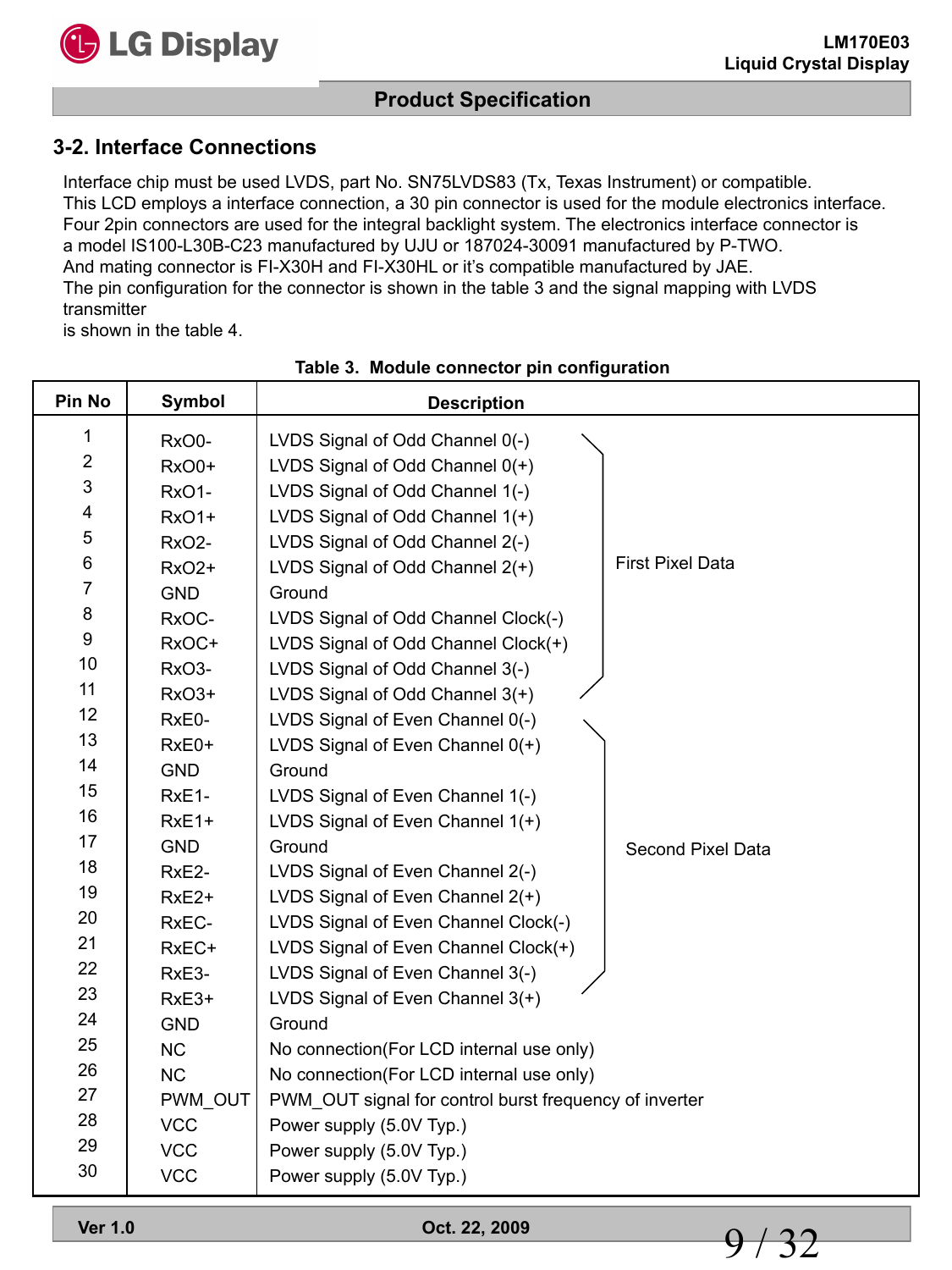





**[ Figure 4 ] Connector diagram**

- Notes: 1. All GND(ground) pins should be connected together and should also be connected to the LCD's metal frame.
	- 2. All  $V_{cc}$ (power input) pins should be connected together.
	- 3. All NC pins should be separated from other signal or power.
	- 4. PWM\_OUT signal controls the burst frequency of a inverter. This signal is synchronized with vertical frequency, it's frequency is 3 times of vertical frequency, and it's duty ratio is 50%. If you don't use this pin, it is no connection.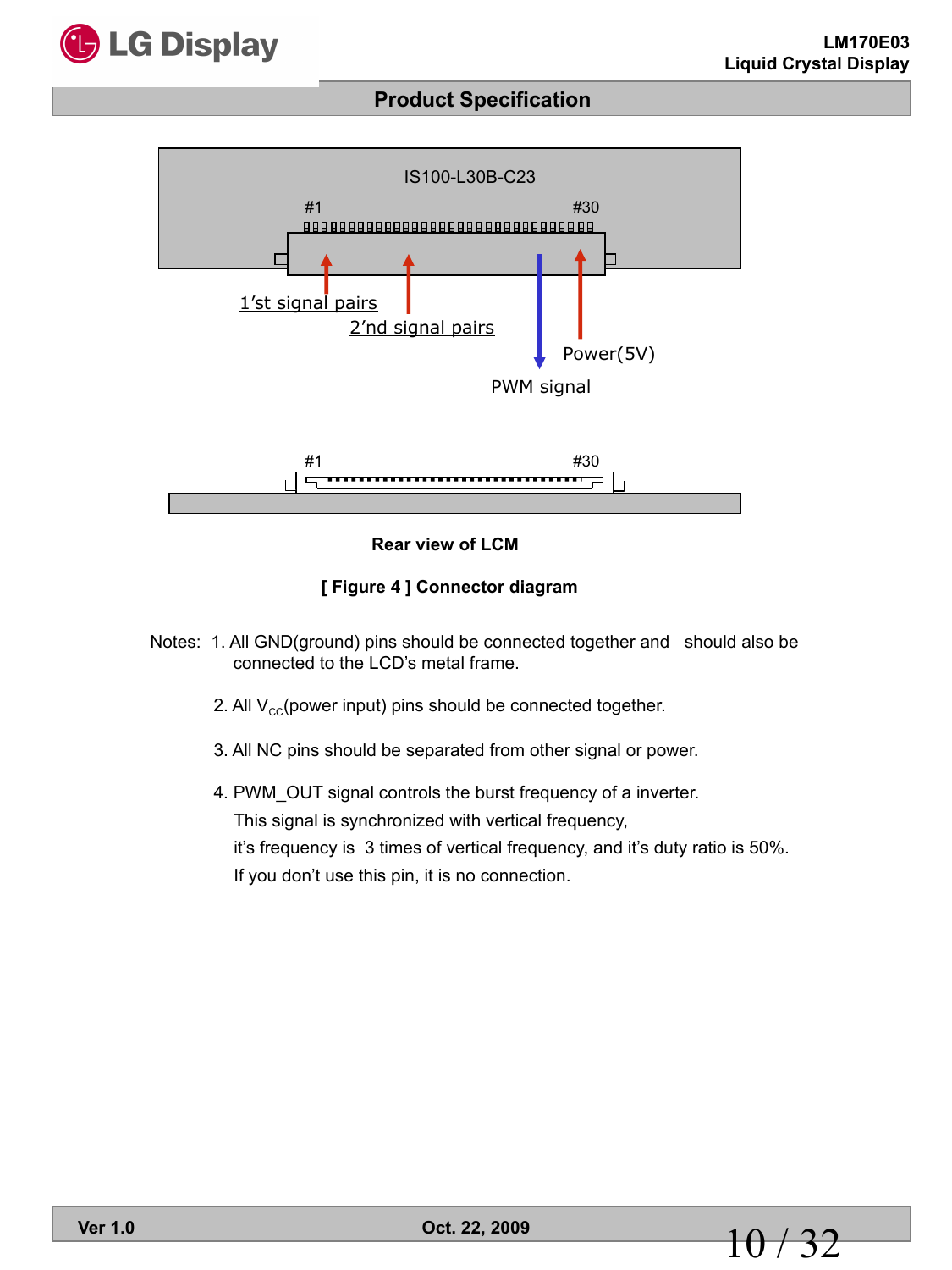

#### **Table 4. Required signal assignment for Flat Link (TI:SN75LVDS83) Transmitter**

| Pin            | <b>Pin Name</b> | <b>Require Signal</b>      | Pin | <b>Pin Name</b> | <b>Require Signal</b>                   |
|----------------|-----------------|----------------------------|-----|-----------------|-----------------------------------------|
| 1              | <b>VCC</b>      | Power Supply for TTL Input | 29  | <b>GND</b>      | Ground pin for TTL                      |
| $\overline{c}$ | D <sub>5</sub>  | TTL Input(R7)              | 30  | D <sub>26</sub> | TTL Input(DE)                           |
| 3              | D <sub>6</sub>  | TTL Input(R5)              | 31  | <b>TxCLKIN</b>  | TTL Level clock Input                   |
| 4              | D7              | TTL Input(G0)              | 32  | PWR DWN         | Power Down Input                        |
| 5              | <b>GND</b>      | Ground pin for TTL         | 33  | PLL GND         | Ground pin for PLL                      |
| 6              | D <sub>8</sub>  | TTL Input(G1)              | 34  | PLL VCC         | Power Supply for PLL                    |
| 7              | D <sub>9</sub>  | TTL Input(G2)              | 35  | PLL GND         | Ground pin for PLL                      |
| 8              | D <sub>10</sub> | TTL Input(G6)              | 36  | LVDS GND        | Ground pin for LVDS                     |
| 9              | <b>VCC</b>      | Power Supply for TTL Input | 37  | TxOUT3+         | Positive LVDS differential data output3 |
| 10             | D11             | TTL Input(G7)              | 38  | TxOUT3-         | Negative LVDS differential data output3 |
| 11             | D <sub>12</sub> | TTL Input(G3)              | 39  | TxCLKOUT+       | Positive LVDS differential clock output |
| 12             | D <sub>13</sub> | TTL Input(G4)              | 40  | TxCLKOUT-       | Negative LVDS differential clock output |
| 13             | <b>GND</b>      | Ground pin for TTL         | 41  | TxOUT2+         | Positive LVDS differential data output2 |
| 14             | D <sub>14</sub> | TTL Input(G5)              | 42  | TxOUT2-         | Negative LVDS differential data output2 |
| 15             | D <sub>15</sub> | TTL Input(B0)              | 43  | LVDS GND        | Ground pin for LVDS                     |
| 16             | D <sub>16</sub> | TTL Input(B6)              | 44  | LVDS VCC        | Power Supply for LVDS                   |
| 17             | <b>VCC</b>      | Power Supply for TTL Input | 45  | TxOUT1+         | Positive LVDS differential data output1 |
| 18             | D <sub>17</sub> | TTL Input(B7)              | 46  | TxOUT1-         | Negative LVDS differential data output1 |
| 19             | D <sub>18</sub> | TTL Input(B1)              | 47  | TxOUT0+         | Positive LVDS differential data output0 |
| 20             | D <sub>19</sub> | TTL Input(B2)              | 48  | TxOUT0-         | Negative LVDS differential data output0 |
| 21             | <b>GND</b>      | Ground pin for TTL Input   | 49  | LVDS GND        | Ground pin for TTL                      |
| 22             | D <sub>20</sub> | TTL Input(B3)              | 50  | D <sub>27</sub> | TTL Input(R6)                           |
| 23             | D <sub>21</sub> | TTL Input(B4)              | 51  | D <sub>0</sub>  | TTL Input(R0)                           |
| 24             | D <sub>22</sub> | TTL Input(B5)              | 52  | D <sub>1</sub>  | TTL Input(R1)                           |
| 25             | D <sub>23</sub> | TTL Input(RSVD)            | 53  | <b>GND</b>      | Ground pin for TTL                      |
| 26             | <b>VCC</b>      | Power Supply for TTL Input | 54  | D <sub>2</sub>  | TTL Input(R2)                           |
| 27             | D <sub>24</sub> | TTL Input(HSYNC)           | 55  | D <sub>3</sub>  | TTL Input(R3)                           |
| 28             | D <sub>25</sub> | TTL Input(VSYNC)           | 56  | D <sub>4</sub>  | TTL Input(R4)                           |

Notes : 1. Refer to LVDS Transmitter Data Sheet for detail descriptions.

2. 7 means MSB and 0 means LSB at R,G,B pixel data

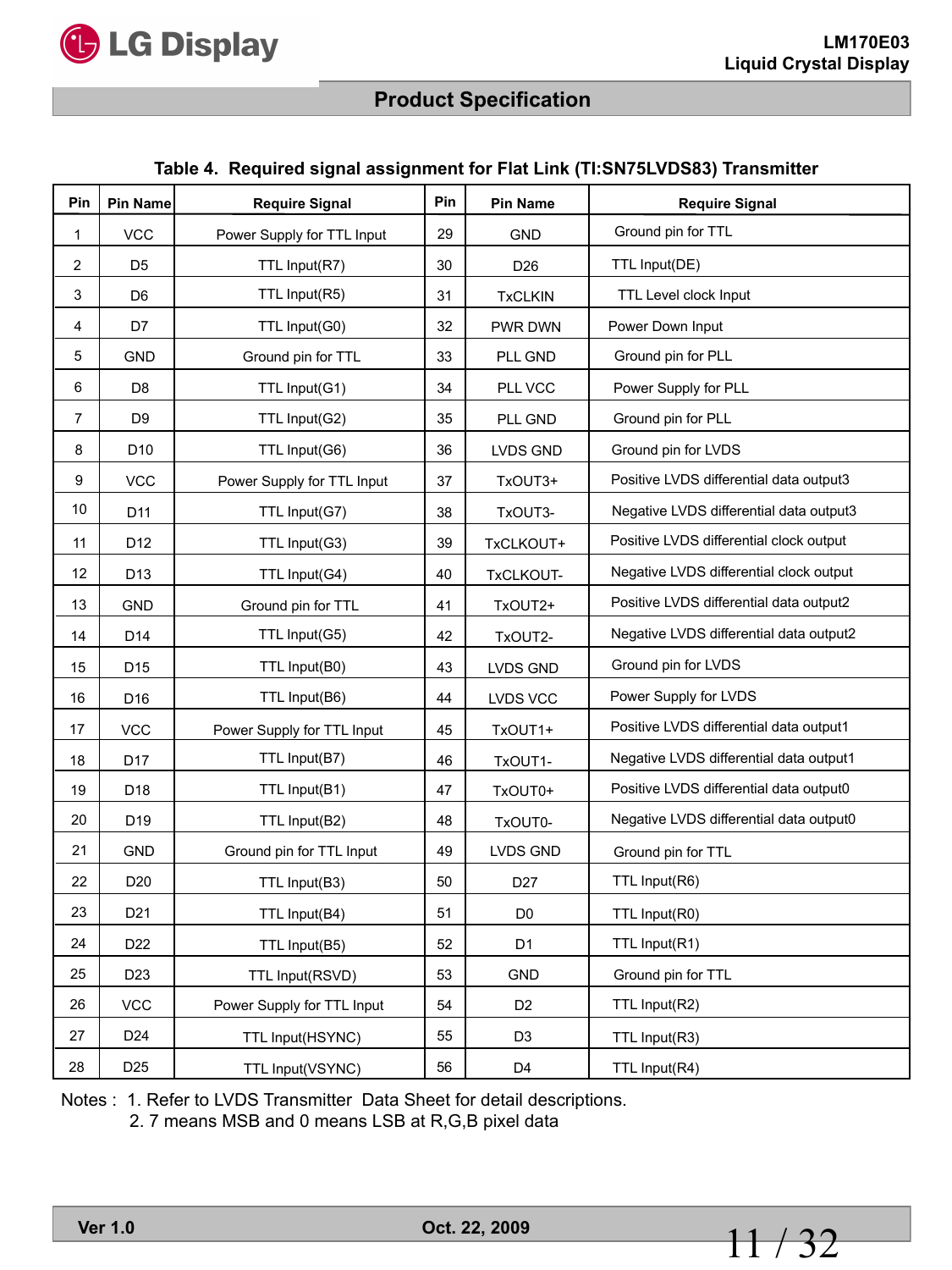

# **LVDS Input characteristics**

1. DC Specification



| <b>Description</b>        | Symbol          | Min | Max | Unit | <b>Notes</b>             |
|---------------------------|-----------------|-----|-----|------|--------------------------|
| LVDS Differential Voltage | $IV_{ID}$       | 200 | 600 | mV   | $\overline{\phantom{0}}$ |
| LVDS Common mode Voltage  | $V_{CM}$        | 0.6 | 1.8 |      |                          |
| LVDS Input Voltage Range  | $V_{\text{IN}}$ | 0.3 | 2.1 |      |                          |

2. AC Specification



| Description                                               | Symbol                                           | Min    | Max    | Unit             | <b>Notes</b>             |
|-----------------------------------------------------------|--------------------------------------------------|--------|--------|------------------|--------------------------|
| LVDS Clock to Data Skew Margin                            | $\mathfrak{t}_{\scriptscriptstyle\mathsf{SKEW}}$ | $-400$ | $+400$ | ps               | $85MHz > Fclk \ge 65MHz$ |
|                                                           | L <sub>SKEW</sub>                                | $-600$ | $+600$ | ps               | $65MHz > Fclk \ge 25MHz$ |
| LVDS Clock to Clock Skew Margin (Even to Odd)             | <sup>L</sup> SKEW_EO                             | $-1/7$ | $+1/7$ | $T_{\text{clk}}$ |                          |
| Maximum deviation<br>of input clock frequency during SSC  | $F_{DEV}$                                        |        | ± 3    | $\%$             |                          |
| Maximum modulation frequency<br>of input clock during SSC | $F_{MOD}$                                        |        | 200    | <b>KHz</b>       |                          |

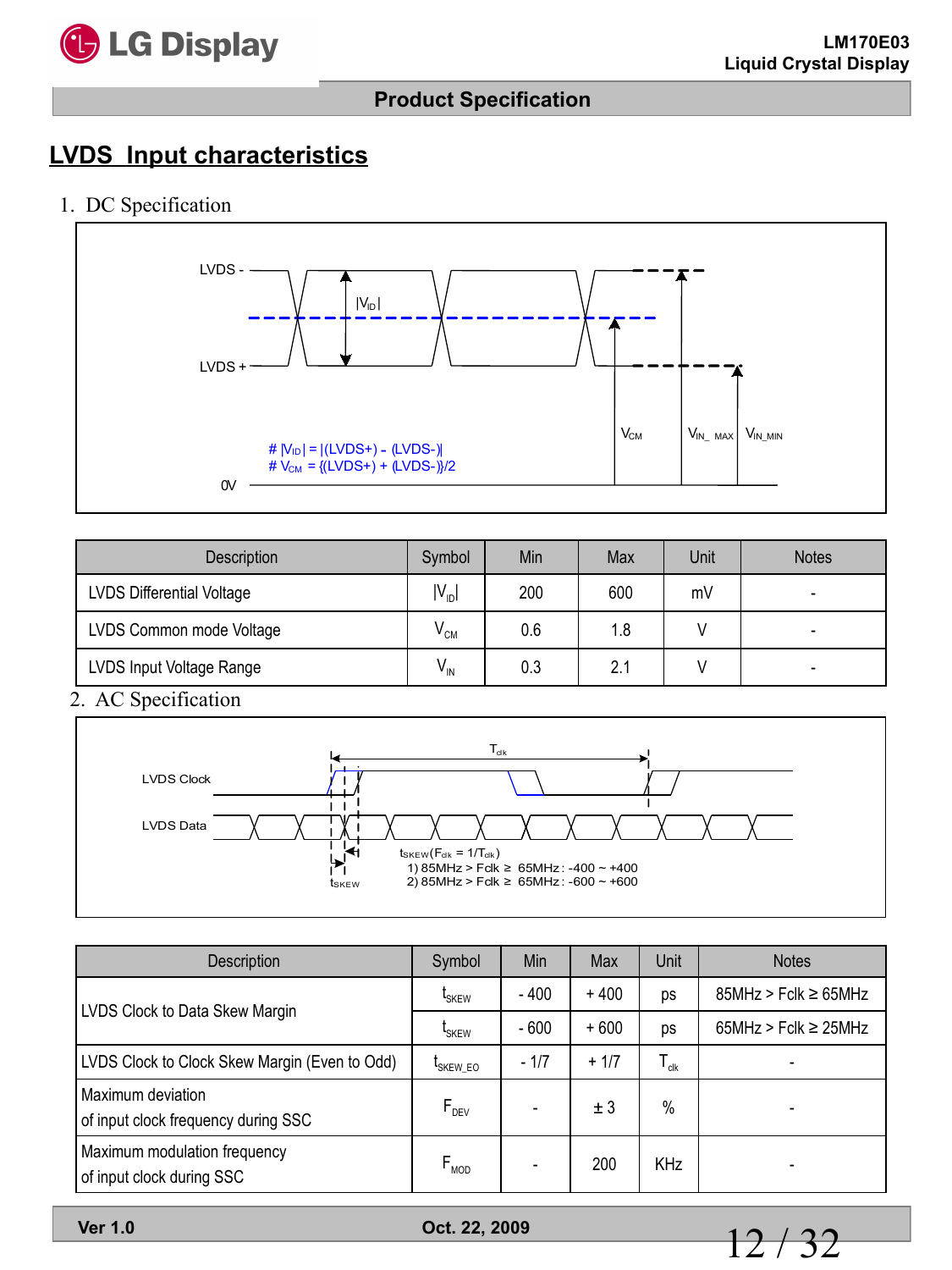

## **Product Specification**



< Clock skew margin between channel >



# 3. Data Format



< LVDS Data Format >

**Ver 1.0 Oct. 22, 2009**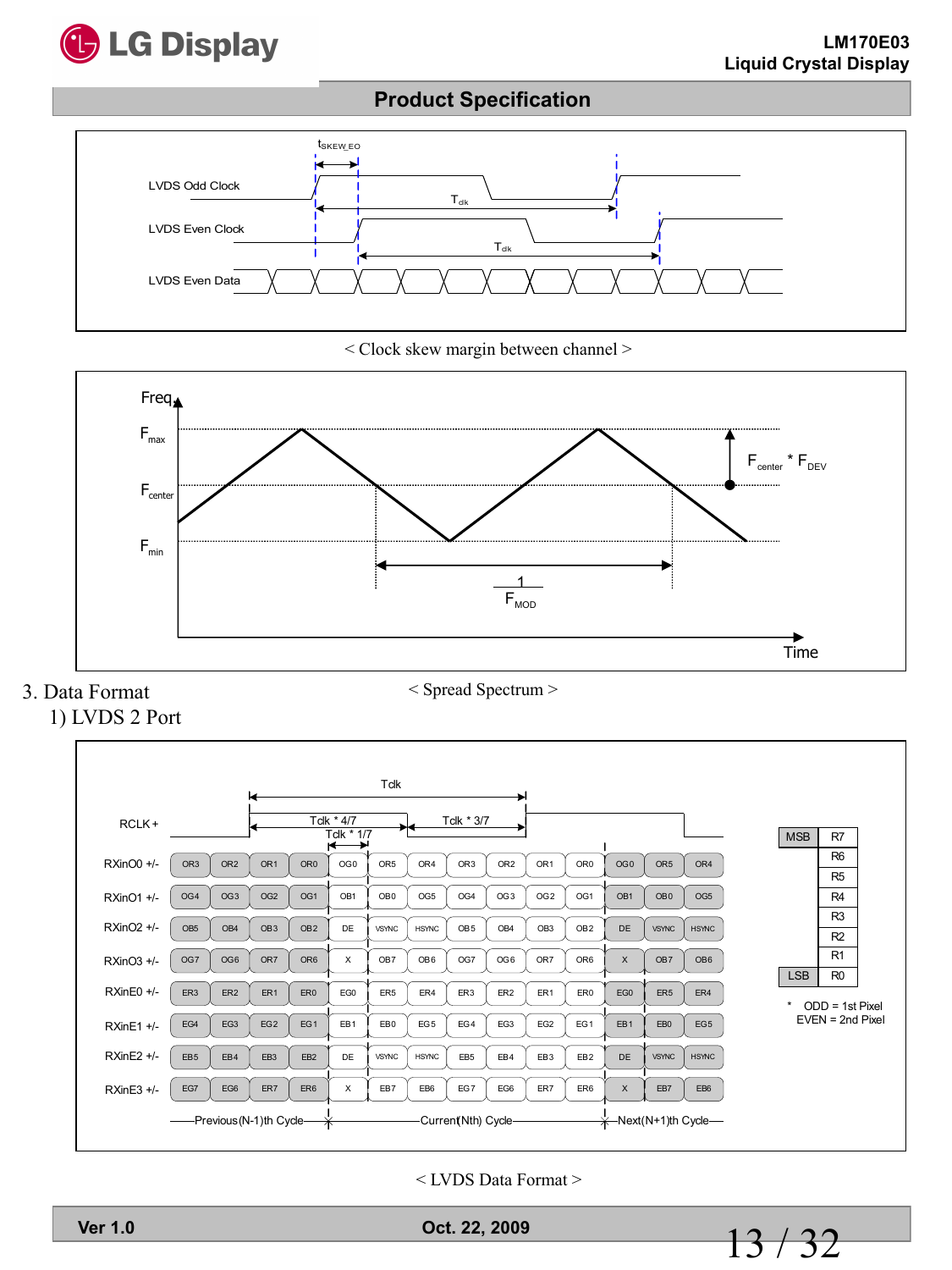

The backlight interface connector is a model 35001HS-02LD(YEONHO). The mating connector part number is 35001WR-02L or equivalent. The pin configuration for the connector is shown in the table 5.

| Table 5. Backlight connector pin configuration |  |  |  |  |
|------------------------------------------------|--|--|--|--|
|------------------------------------------------|--|--|--|--|

| Pin | Symbol | <b>Description</b>    | <b>Notes</b> |
|-----|--------|-----------------------|--------------|
|     | HV     | High Voltage for lamp |              |
|     | N      | Low Voltage for lamp  |              |

Notes : 1. The high voltage side terminal is colored gray. The low voltage side terminal is black.

2. The backlight ground should be common with LCD metal frame.





**[ Figure 5 ] Backlight connector view**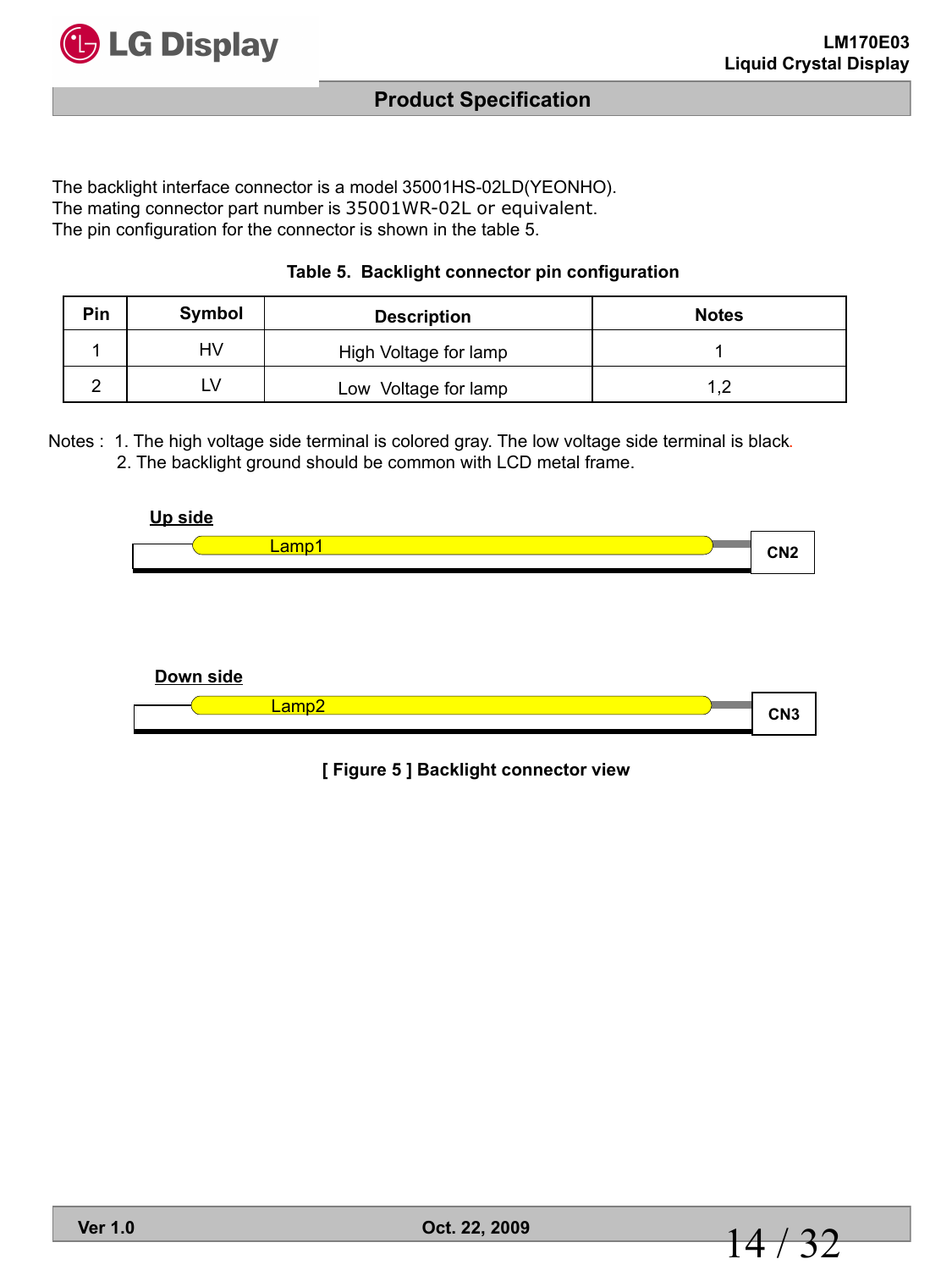

## **Product Specification**

#### **3-3. Signal Timing Specifications**

This is the signal timing required at the input of the LVDS Transmitter. All of the interface signal timing should be satisfied with the following specifications for it's proper operation.

| Parameter     |                        | Symbo                                          | Min. | Typ.                     | Max. | Unit                                            | <b>Notes</b>    |
|---------------|------------------------|------------------------------------------------|------|--------------------------|------|-------------------------------------------------|-----------------|
|               | Period                 | $t_{CLK}$                                      | 14.4 | 18.5                     | 23.2 | ns                                              | Pixel frequency |
| $D_{CLK}$     | Frequency              | $\mathsf{f}_{\texttt{CLK}}$                    | 43.2 | 54.0                     | 69.3 | <b>MHz</b>                                      | : Typ.108MHz    |
| Horizontal    | Horizontal Valid       | $t_{HV}$                                       | 640  | 640                      | 640  |                                                 |                 |
|               | H Period Total         | $\mathfrak{t}_{\scriptscriptstyle\mathsf{HP}}$ | 672  | 844                      | 1022 | $\mathfrak{t}_{\scriptscriptstyle{\text{CLK}}}$ |                 |
|               | Hsync Frequency        | $f_H$                                          | 51.2 | 64.0                     | 82.1 | kHz                                             |                 |
|               | <b>Vertical Valid</b>  | $t_{vv}$                                       | 1024 | 1024                     | 1024 |                                                 |                 |
| Vertical      | V Period Total         | $t_{\rm VP}$                                   | 1032 | 1066                     | 1536 | $\mathfrak{t}_{\scriptscriptstyle\mathsf{HP}}$  |                 |
|               | <b>Vsync Frequency</b> | $f_{\vee}$                                     | 48   | 60                       | 77   | Hz                                              |                 |
| DE            | DE Setup Time          | $t_{\rm SI}$                                   | 4    |                          |      |                                                 | For $D_{CLK}$   |
| (Data Enable) | DE Hold Time           | $t_{HI}$                                       | 4    | $\overline{\phantom{a}}$ | -    | ns                                              |                 |
|               | Data Setup Time        | $t_{SD}$                                       | 4    | $\blacksquare$           |      |                                                 |                 |
| Data          | Data Hold Time         | $t_{HD}$                                       | 4    | $\overline{\phantom{a}}$ | -    | ns                                              | For $D_{CLK}$   |

#### **Table 6. Timing table**

Note:

- 1. DE Only mode operation. The input of Hsync & Vsync signal does not have an effect on LCD normal operation.
- 2. The performance of the electro-optical characteristics may be influenced by variance of the vertical refresh rates.
- 3. Horizontal period should be even.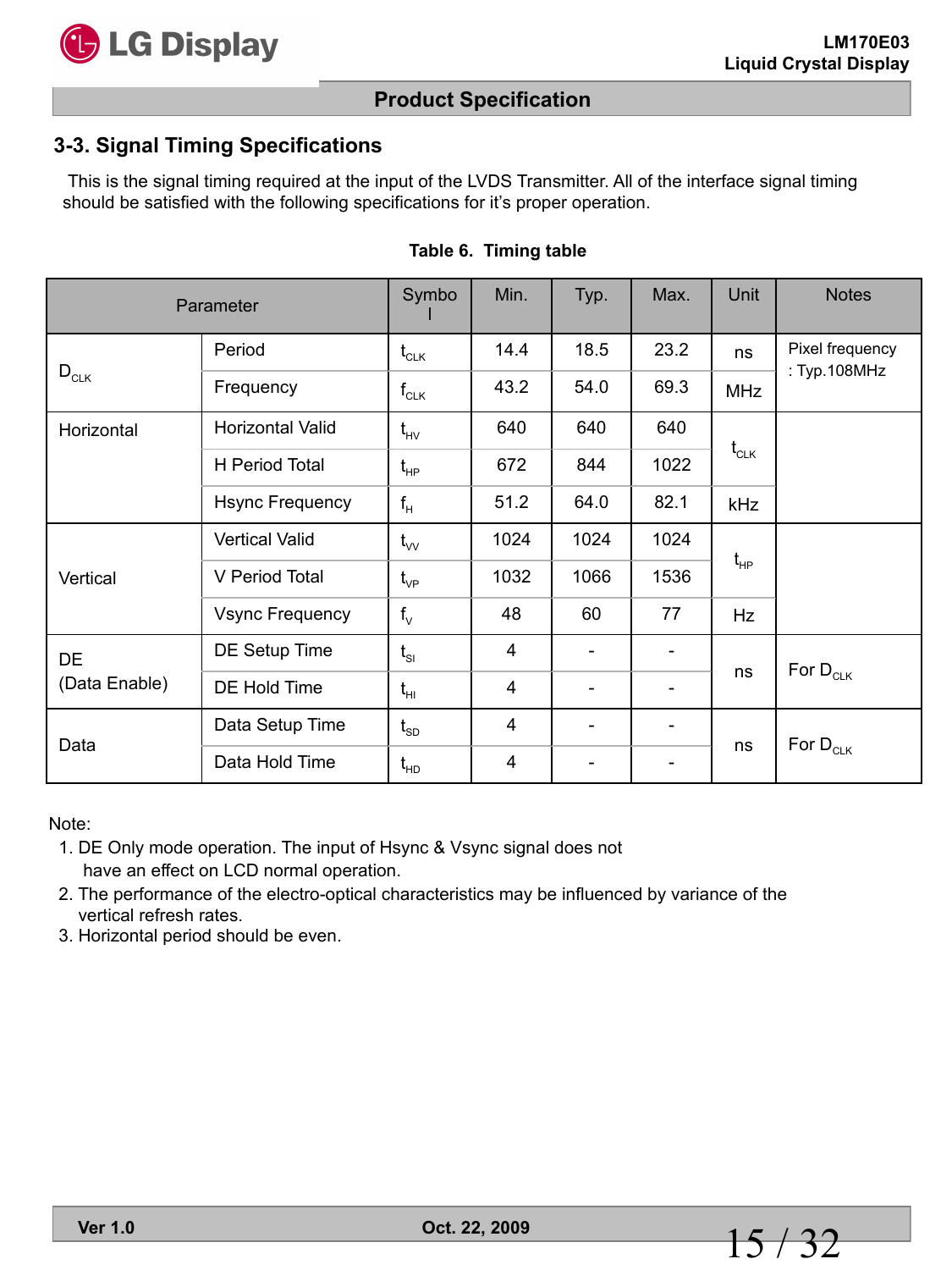

## **Product Specification**

#### **3-4. Signal Timing Waveforms**



**[ Figure 6 ] Signal timing waveforms**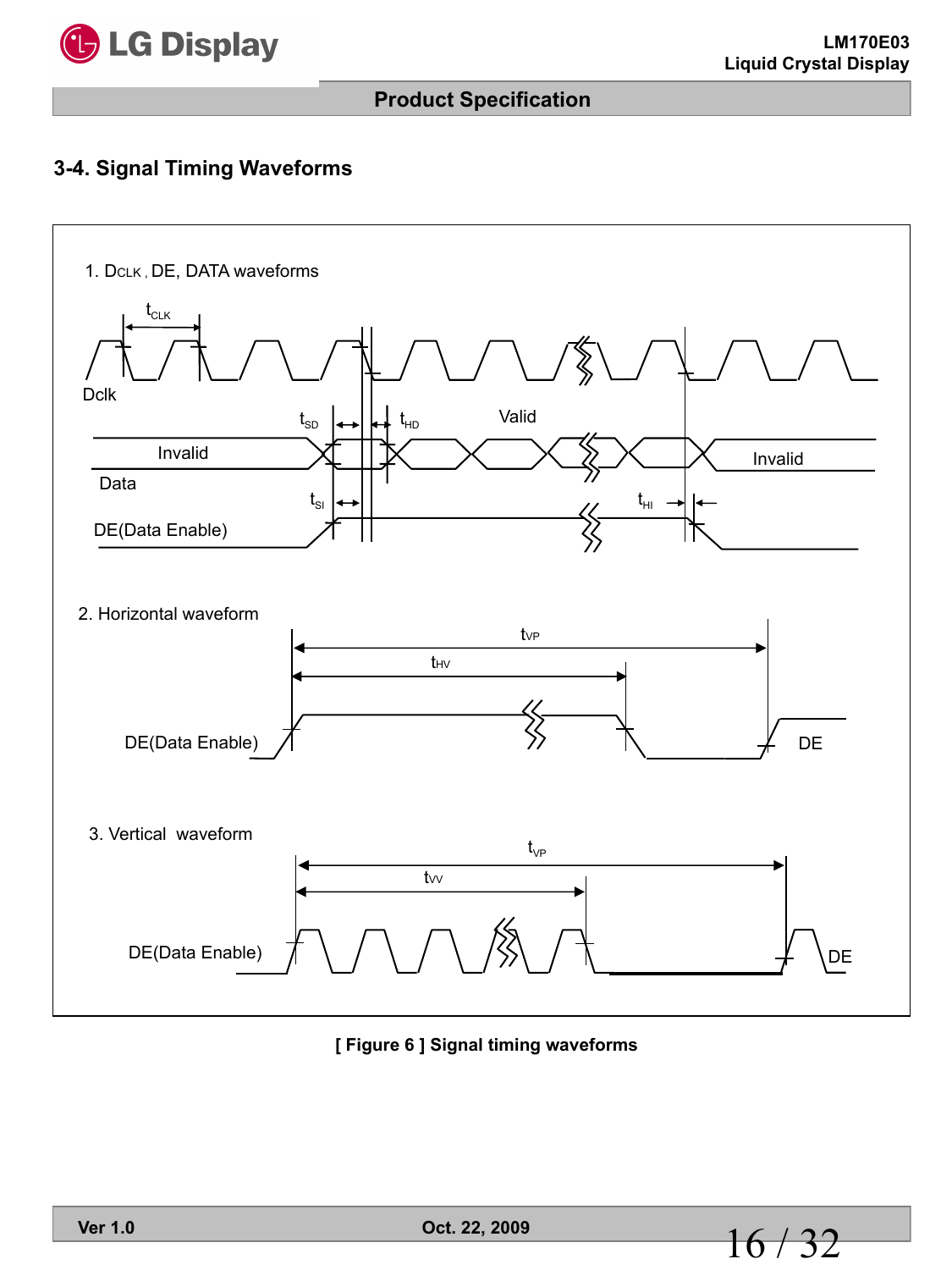

## **Product Specification**

#### **3-5. Color Input Data Reference**

The brightness of each primary color(red,green and blue) is based on the 8-bit gray scale data input for the color ; the higher the binary input, the brighter the color. The table below provides a reference for color versus data input.

|                 |                                                                                                             |                                                |                                                                            |                                                    |                                                    |                                                        |                                      |                                                                                                          |                                                                            |                                                           |                                                                              |                                                |                                                            |                                                                                      |                                                    | Input color data                                     |                                                                    |                                              |                                                                  |                                                      |                                                                  |                                                                            |                                      |                                              |                                                                                            |
|-----------------|-------------------------------------------------------------------------------------------------------------|------------------------------------------------|----------------------------------------------------------------------------|----------------------------------------------------|----------------------------------------------------|--------------------------------------------------------|--------------------------------------|----------------------------------------------------------------------------------------------------------|----------------------------------------------------------------------------|-----------------------------------------------------------|------------------------------------------------------------------------------|------------------------------------------------|------------------------------------------------------------|--------------------------------------------------------------------------------------|----------------------------------------------------|------------------------------------------------------|--------------------------------------------------------------------|----------------------------------------------|------------------------------------------------------------------|------------------------------------------------------|------------------------------------------------------------------|----------------------------------------------------------------------------|--------------------------------------|----------------------------------------------|--------------------------------------------------------------------------------------------|
|                 | Color                                                                                                       | <b>MSB</b>                                     |                                                                            |                                                    |                                                    | Red                                                    |                                      |                                                                                                          | <b>LSB</b>                                                                 |                                                           | <b>MSB</b>                                                                   |                                                |                                                            | Green                                                                                |                                                    |                                                      | LSB MSB                                                            |                                              |                                                                  |                                                      |                                                                  |                                                                            | <b>Blue</b>                          |                                              | <b>LSB</b>                                                                                 |
|                 |                                                                                                             | R7                                             | R <sub>6</sub>                                                             | R <sub>5</sub>                                     | R4                                                 | R <sub>3</sub>                                         | R <sub>2</sub>                       | R <sub>1</sub>                                                                                           | lro                                                                        | G7                                                        | G <sub>6</sub>                                                               | G <sub>5</sub>                                 |                                                            | G4 G3                                                                                | G <sub>2</sub>                                     | G <sub>1</sub> $G0$                                  |                                                                    | B7                                           | B <sub>6</sub>                                                   | B <sub>5</sub>                                       | <b>B4</b>                                                        | B <sub>3</sub>                                                             | B <sub>2</sub>                       | <b>B1</b>                                    | <b>B0</b>                                                                                  |
| Basic<br>colors | <b>Black</b><br>Red(255)<br>Green(255)<br><b>Blue(255)</b><br>Cyan<br>Magenta<br>Yellow<br>White            | $\mathbf 0$<br>1<br>0<br>0<br>0<br>1<br>1<br>1 | 0<br>1<br>0<br>0<br>0<br>1<br>1<br>1                                       | 0<br>1<br>0<br>0<br>0<br>1<br>1<br>1               | 0<br>1<br>0<br>0<br>0<br>1<br>1<br>1               | 0<br>1<br>0<br>0<br>0<br>1<br>1<br>1                   | 0<br>1<br>0<br>0<br>0<br>1<br>1<br>1 | $\mathbf 0$<br>1<br>0<br>$\mathbf 0$<br>$\mathbf 0$<br>1<br>1<br>1                                       | $\mathbf 0$<br>1<br>0<br>$\mathbf 0$<br>0<br>1<br>1<br>1                   | 0<br>0<br>1<br>0<br>1<br>$\mathbf 0$<br>1<br>1            | $\mathbf 0$<br>$\mathbf 0$<br>1<br>$\mathbf 0$<br>1<br>$\mathbf 0$<br>1<br>1 | 0<br>0<br>1<br>0<br>1<br>0<br>1<br>1           | $\mathbf 0$<br>0<br>1<br>0<br>1<br>0<br>1<br>1             | $\mathbf 0$<br>$\mathbf 0$<br>1<br>0<br>1<br>$\mathbf 0$<br>1<br>1                   | 0<br>0<br>1<br>0<br>1<br>0<br>1<br>1               | 0<br>0<br>1<br>0<br>1<br>0<br>1<br>1                 | $\mathbf 0$<br>0<br>1<br>$\mathbf 0$<br>1<br>$\mathbf 0$<br>1<br>1 | 0<br>0<br>0<br>1<br>1<br>1<br>0<br>1         | 0<br>0<br>0<br>1<br>1<br>1<br>0<br>1                             | 0<br>0<br>0<br>1<br>1<br>1<br>0<br>1                 | 0<br>0<br>0<br>1<br>1<br>1<br>0<br>1                             | 0<br>0<br>0<br>1<br>1<br>1<br>0<br>1                                       | 0<br>0<br>0<br>1<br>1<br>1<br>0<br>1 | 0<br>0<br>0<br>1<br>1<br>1<br>0<br>1         | 0<br>$\mathbf 0$<br>$\pmb{0}$<br>1<br>1<br>$\mathbf 1$<br>$\pmb{0}$<br>1                   |
| Red             | Red(000) dark<br>Red(001)<br>Red(002)<br>Red(253)<br>Red(254)<br>Red(255) bright                            | 0<br>0<br>0<br>1<br>1<br>1                     | 0<br>0<br>0<br>$\cdot$<br>1<br>1<br>1                                      | 0<br>0<br>0<br>1<br>1<br>1                         | 0<br>0<br>0<br>$\ddot{\cdot}$<br>1<br>1<br>1       | 0<br>0<br>0<br>$\ddot{\cdot}$<br>1<br>1<br>1           | 0<br>0<br>0<br>1<br>1<br>1           | 0<br>$\mathbf 0$<br>1<br>$\ddot{\cdot}$<br>$\mathbf 0$<br>1<br>1                                         | 0<br>1<br>0<br>1<br>$\mathbf 0$<br>1                                       | 0<br>0<br>0<br>$\ddot{\cdot}$<br>0<br>0<br>0              | 0<br>0<br>0<br>Ì,<br>$\mathbf 0$<br>$\mathbf 0$<br>0                         | $\mathbf 0$<br>0<br>0<br>$\mathbf 0$<br>0<br>0 | 0<br>0<br>0<br>$\vdots$<br>0<br>0<br>0                     | $\mathbf 0$<br>$\mathbf 0$<br>0<br>$\blacksquare$<br>$\mathbf 0$<br>$\mathbf 0$<br>0 | 0<br>0<br>0<br>0<br>0<br>0                         | 0<br>0<br>0<br>$\ddot{\cdot}$<br>$\pmb{0}$<br>0<br>0 | 0<br>0<br>0<br>$\mathbf 0$<br>0<br>0                               | 0<br>0<br>0<br>$\ddot{\cdot}$<br>0<br>0<br>0 | 0<br>0<br>0<br>t<br>$\mathbf 0$<br>$\mathbf 0$<br>0              | 0<br>0<br>0<br>İ<br>$\mathbf 0$<br>0<br>0            | 0<br>0<br>0<br>$\ddot{\cdot}$<br>$\mathbf 0$<br>0<br>$\mathbf 0$ | 0<br>0<br>$\mathbf 0$<br>$\ddot{\cdot}$<br>$\mathbf 0$<br>$\mathbf 0$<br>0 | 0<br>0<br>0<br>0<br>0<br>0           | 0<br>0<br>0<br>$\ddot{\cdot}$<br>0<br>0<br>0 | $\pmb{0}$<br>$\mathbf 0$<br>0<br>$\ddot{\cdot}$<br>$\mathbf 0$<br>$\pmb{0}$<br>$\mathbf 0$ |
| Green           | Green(000)dark<br>Green(001)<br>Green(002)<br>Green(253)<br>Green(254)<br>Green(255)bright                  | 0<br>0<br>$\mathbf 0$<br>0<br>0<br>0           | 0<br>$\mathbf 0$<br>$\mathbf 0$<br>$\ddot{\cdot}$<br>0<br>0<br>0           | 0<br>0<br>0<br>$\ddot{\cdot}$<br>0<br>0<br>0       | 0<br>0<br>0<br>$\ddot{\phantom{a}}$<br>0<br>0<br>0 | 0<br>0<br>0<br>$\ddot{\cdot}$<br>$\mathsf 0$<br>0<br>0 | 0<br>0<br>0<br>0<br>0<br>0           | $\mathbf 0$<br>$\mathbf 0$<br>$\mathbf 0$<br>$\ddot{\cdot}$<br>$\mathbf 0$<br>0<br>$\mathbf 0$           | $\mathbf 0$<br>0<br>$\mathbf 0$<br>$\mathbf 0$<br>0<br>$\mathbf 0$         | 0<br>0<br>0<br>Ì,<br>1<br>1<br>1                          | $\pmb{0}$<br>$\mathbf 0$<br>$\mathbf 0$<br>$\ddot{\cdot}$<br>1<br>1<br>1     | 0<br>0<br>0<br>t<br>1<br>1<br>1                | 0<br>0<br>0<br>t<br>1<br>1<br>1                            | $\mathbf 0$<br>$\mathbf 0$<br>$\mathbf 0$<br>Ì<br>1<br>1<br>1                        | 0<br>0<br>0<br>$\ddot{\phantom{a}}$<br>1<br>1<br>1 | 0<br>0<br>1<br>$\ddot{\phantom{a}}$<br>0<br>1<br>1   | 0<br>1<br>0<br>$\ddot{\phantom{a}}$<br>1<br>0<br>1                 | 0<br>0<br>0<br>$\ddot{\cdot}$<br>0<br>0<br>0 | $\mathbf 0$<br>0<br>0<br>$\ddot{\cdot}$<br>$\mathbf 0$<br>0<br>0 | 0<br>0<br>0<br>$\ddot{\cdot}$<br>$\pmb{0}$<br>0<br>0 | $\mathbf 0$<br>0<br>0<br>$\ddot{\cdot}$<br>$\mathbf 0$<br>0<br>0 | $\mathbf 0$<br>0<br>$\mathbf 0$<br>$\ddot{\cdot}$<br>$\mathbf 0$<br>0<br>0 | 0<br>0<br>0<br>0<br>0<br>0           | 0<br>0<br>0<br>$\ddot{\cdot}$<br>0<br>0<br>0 | $\mathbf 0$<br>$\pmb{0}$<br>0<br>$\ddot{\cdot}$<br>0<br>$\pmb{0}$<br>0                     |
| <b>Blue</b>     | Blue(000) dark<br><b>Blue(001)</b><br><b>Blue(002)</b><br>Blue(253)<br><b>Blue(254)</b><br>Blue(255) bright | 0<br>$\mathbf 0$<br>0<br>$\mathbf 0$<br>0<br>0 | 0<br>$\mathbf 0$<br>$\mathbf 0$<br>$\ddot{\cdot}$<br>$\mathbf 0$<br>0<br>0 | 0<br>0<br>0<br>$\ddot{\phantom{a}}$<br>0<br>0<br>0 | 0<br>0<br>0<br>$\ddot{\phantom{a}}$<br>0<br>0<br>0 | 0<br>0<br>0<br>$\ddot{\cdot}$<br>0<br>0<br>0           | 0<br>0<br>0<br>t<br>0<br>0<br>0      | 0<br>$\mathbf 0$<br>$\mathbf 0$<br>$\overline{\phantom{a}}$<br>$\mathbf 0$<br>$\mathbf 0$<br>$\mathbf 0$ | 0<br>$\mathbf 0$<br>$\mathbf 0$<br>$\blacksquare$<br>$\mathbf 0$<br>0<br>0 | 0<br>0<br>$\overline{0}$<br>$\ddot{\cdot}$<br>0<br>0<br>0 | 0<br>$\mathbf 0$<br>$\mathbf 0$<br>$\ddot{\cdot}$<br>$\pmb{0}$<br>0<br>0     | 0<br>0<br>0<br>$\mathbf 0$<br>0<br>0           | 0<br>0<br>0<br>$\ddot{\phantom{a}}$<br>$\pmb{0}$<br>0<br>0 | 0<br>$\mathbf 0$<br>$\mathbf 0$<br>$\ddot{\cdot}$<br>$\pmb{0}$<br>$\mathbf 0$<br>0   | 0<br>0<br>0<br>t.<br>$\mathbf 0$<br>0<br>0         | 0<br>0<br>0<br>÷<br>0<br>0<br>0                      | 0<br>0<br>0<br>$\ddot{\phantom{a}}$<br>0<br>0<br>0                 | 0<br>0<br>0<br>$\ddot{\cdot}$<br>1<br>1<br>1 | 0<br>0<br>0<br>$\ddot{\cdot}$<br>1<br>1<br>$\mathbf 1$           | 0<br>0<br>0<br>İ<br>1<br>1<br>1                      | 0<br>0<br>0<br>t<br>1<br>1<br>1                                  | 0<br>0<br>$\mathbf 0$<br>$\ddot{\cdot}$<br>1<br>1<br>1                     | 0<br>0<br>0<br>İ<br>1<br>1<br>1      | 0<br>0<br>1<br>$\ddot{\cdot}$<br>0<br>1<br>1 | 0<br>1<br>0<br>$\ddot{\cdot}$<br>1<br>0<br>1                                               |

#### **Table 7. Color data reference**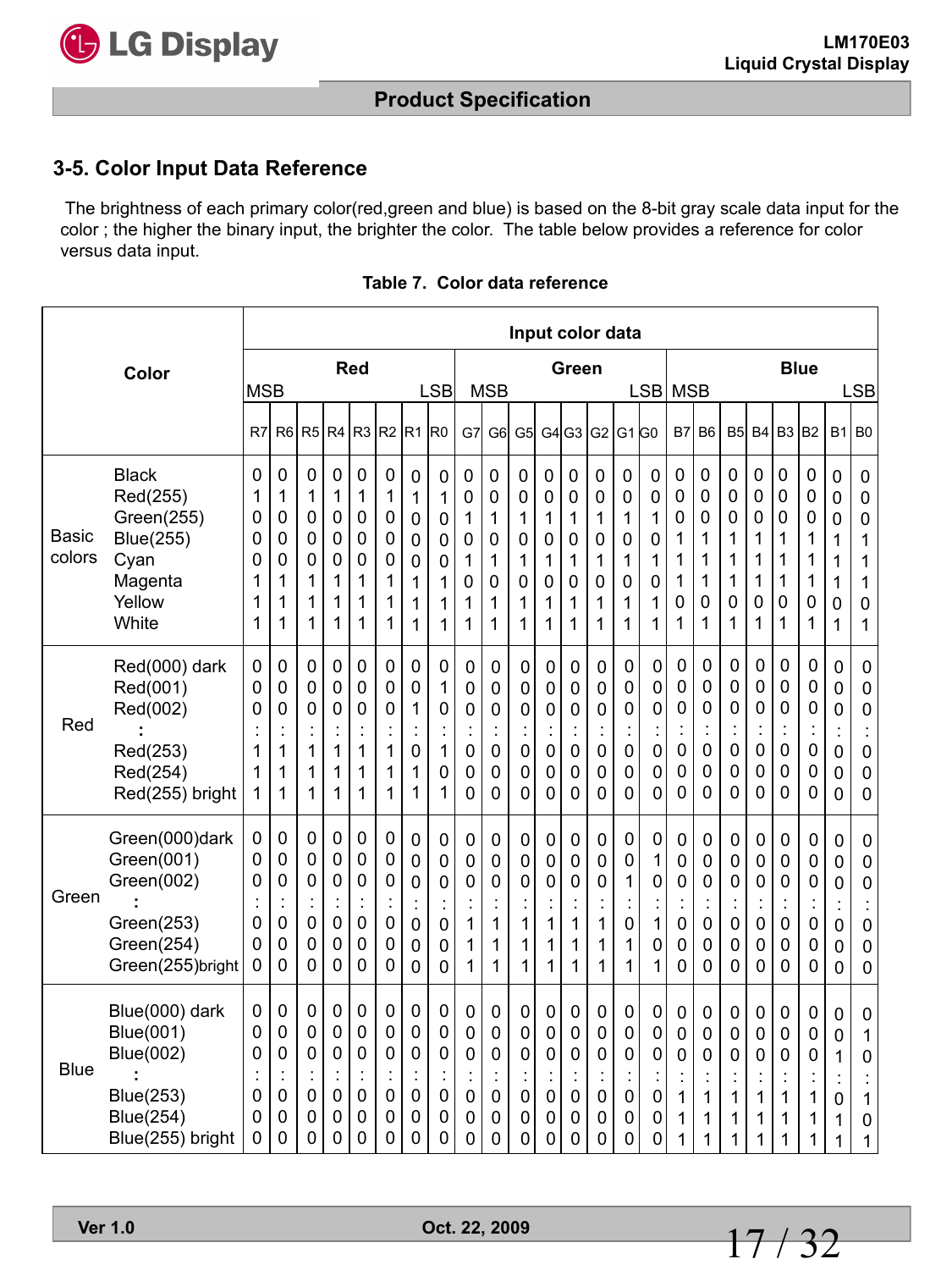

#### **3-6. Power Sequence**



**[ Figure 7 ] Power sequence**

| <b>Parameter</b> | Min. | Typ. | Max. | <b>Units</b> |
|------------------|------|------|------|--------------|
|                  |      |      |      |              |
| т,               | 0.5  |      | 10   | ms           |
| $T_{2}$          | 0.01 |      | 50   | ms           |
| $T_{3}$          | 200  |      |      | ms           |
| T <sub>4</sub>   | 200  |      |      | ms           |
| $T_5$            | 0.01 |      | 50   | ms           |
| T <sub>7</sub>   |      |      |      | s            |

|  |  | Table 8. Power sequence time delay |  |  |
|--|--|------------------------------------|--|--|
|--|--|------------------------------------|--|--|

- Notes : 1. Please avoid floating state of interface signal at invalid period.
	- 2. When the interface signal is invalid, be sure to pull down the power supply for LCD  $V_{cc}$  to 0V.
	- 3. Lamp power must be turn on after power supply for LCD and interface signals are valid.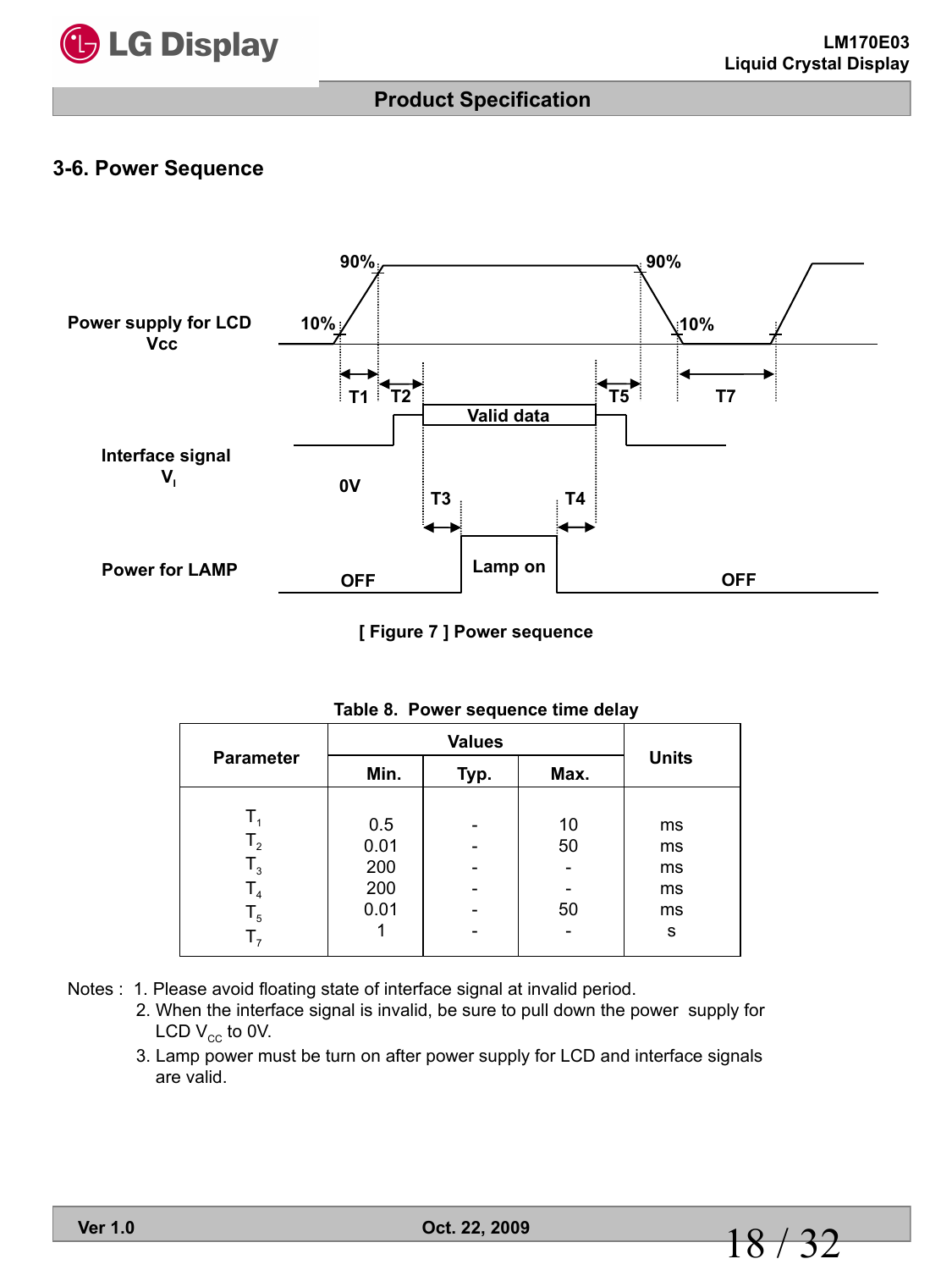

## **3-7. V<sub>cc</sub> Power Dip Condition**



**[ Figure 8 ] Power dip condition**

1) Dip condition

 $3.5V \leq V_{\text{cc}}$  < 4.5V, t<sub>d</sub> \le 20ms

2)  $V_{\text{cc}}$  < 3.5V

 $V_{cc}$ -dip conditions should also follow the Power On/Off conditions for supply voltage.



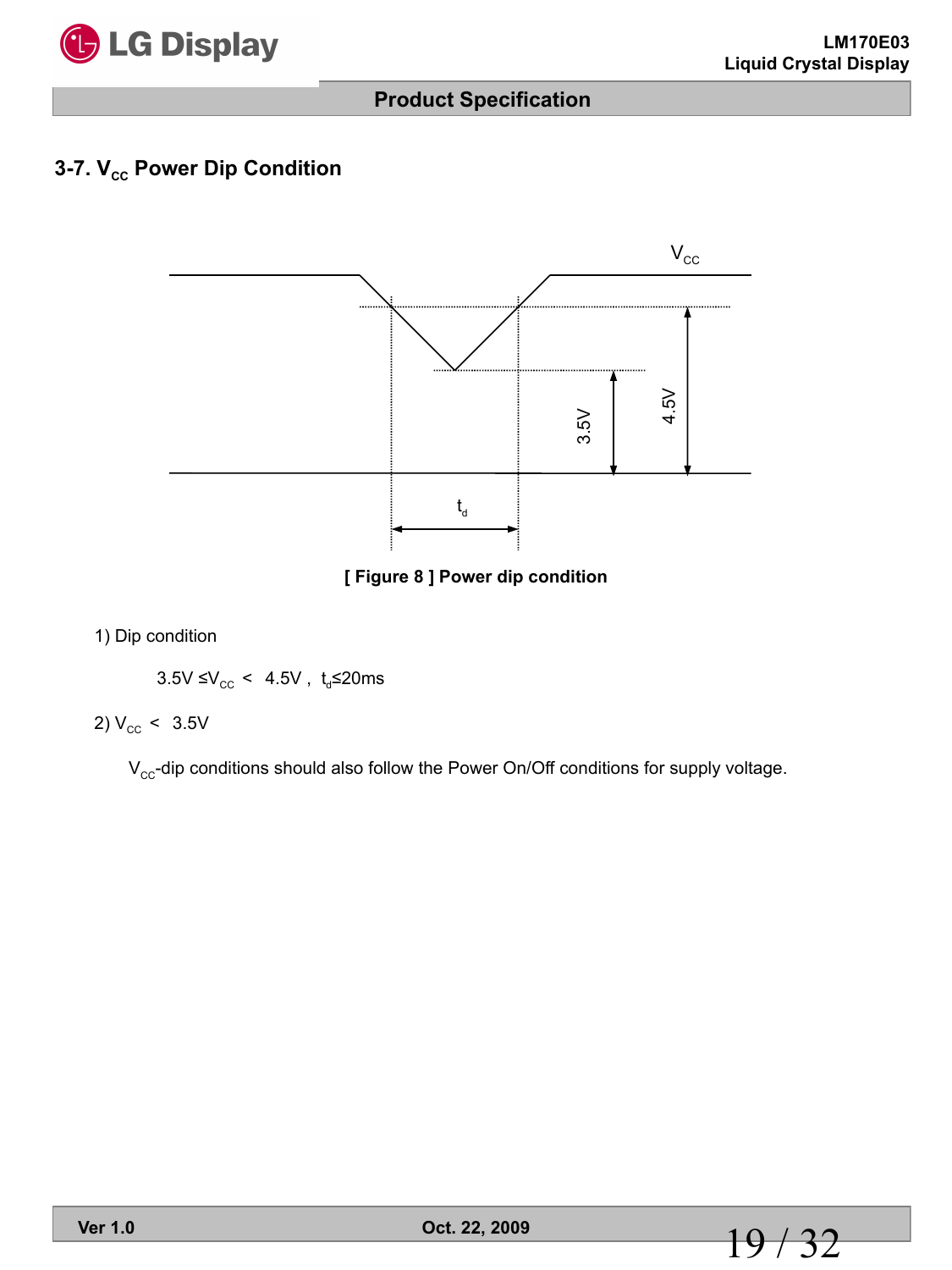

#### **4. Optical Specifications**

Optical characteristics are determined after the unit has been 'ON' and stable for approximately 30 minutes in a dark environment at 25 °C. The values specified are measured at an approximate distance 50cm from the LCD surface at a viewing angle of  $\Phi$  and  $\theta$  equal to 0 °.

Figure. 9 presents additional information concerning the measurement equipment and method.



**[Figure 9] Optical characteristic measurement equipment and method**

**Table 9. Optical characteristics** (Ta=25 °C,  $V_{\text{cc}}$ =5.0V,  $f_v$ =60Hz Dclk=54MHz,  $I_{\text{Al}}$ =7.5mArms)

| <b>Parameter</b>                                                                                                                                                  | Symbol                                                                           |                      | <b>Values</b>        |                  | <b>Units</b>      | <b>Notes</b>            |
|-------------------------------------------------------------------------------------------------------------------------------------------------------------------|----------------------------------------------------------------------------------|----------------------|----------------------|------------------|-------------------|-------------------------|
|                                                                                                                                                                   |                                                                                  | Min.                 | Typ.                 | Max.             |                   |                         |
| Contrast ratio                                                                                                                                                    | <b>CR</b>                                                                        | 700                  | 1000                 |                  |                   | $\mathbf{1}$            |
| Surface luminance, white                                                                                                                                          | $L_{WH}$                                                                         | 200                  | 250                  |                  | cd/m <sup>2</sup> | $\overline{2}$          |
| Luminance uniformity                                                                                                                                              | $\triangle$ $L_g$                                                                | 75                   |                      |                  | $\%$              | 3                       |
| Response time<br>Rise time<br>Decay time                                                                                                                          | Tr<br>$Tr_R$<br>$Tr_{D}$                                                         |                      | 5<br>1.2<br>3.8      | 10<br>2.4<br>7.6 | ms                | $\overline{\mathbf{4}}$ |
| CIE color coordinates<br>Red                                                                                                                                      | XR                                                                               | 0.610<br>0.305       | 0.640<br>0.335       | 0.670<br>0.365   |                   |                         |
| Green                                                                                                                                                             | <b>YR</b><br>XG                                                                  | 0.268<br>0.578       | 0.298<br>0.608       | 0.328<br>0.638   |                   |                         |
| <b>Blue</b>                                                                                                                                                       | YG<br>XB                                                                         | 0.117<br>0.040       | 0.147<br>0.070       | 0.177<br>0.100   |                   |                         |
| White                                                                                                                                                             | YB<br><b>XW</b><br>YW                                                            | 0.283<br>0.299       | 0.313<br>0.329       | 0.343<br>0.359   |                   |                         |
| Viewing angle (by $CR \geq 10$ )<br>X axis, right( $\phi$ =0°)<br>X axis, left ( $\phi$ =180°)<br>Y axis, up ( $\phi$ =90°)<br>Y axis, down ( $\phi$ =270°)       | $\theta$ r<br>$\theta$<br>$\mathbf{I}$<br>$\theta$<br>$\mathsf{u}$<br>$\theta$ d | 70<br>70<br>60<br>70 | 85<br>85<br>75<br>85 |                  | degree            | 5                       |
| Viewing angle (by $CR \geq 5$ )<br>X ăxis, right( $\phi$ =0°)<br>X axis, left ( $\phi$ =180°)<br>Y axis, up ( $\phi$ =90°)<br>Y axis, down $(\phi = 270^{\circ})$ | $\theta$ r<br>$\theta$  <br>$\theta$ u<br>$\theta$ d                             | 75<br>75<br>70<br>70 | 88<br>88<br>85<br>85 |                  | degree            |                         |
| Relative brightness<br>Luminance uniformity -<br>Angular dependence (TCO'03)                                                                                      |                                                                                  |                      |                      | 1.7              |                   | 6<br>Figure 10          |
| Crosstalk<br>Color grayscale linearity                                                                                                                            | Δu'v'                                                                            |                      | 0.018                | 1.5              | %                 | Figure 13<br>7          |

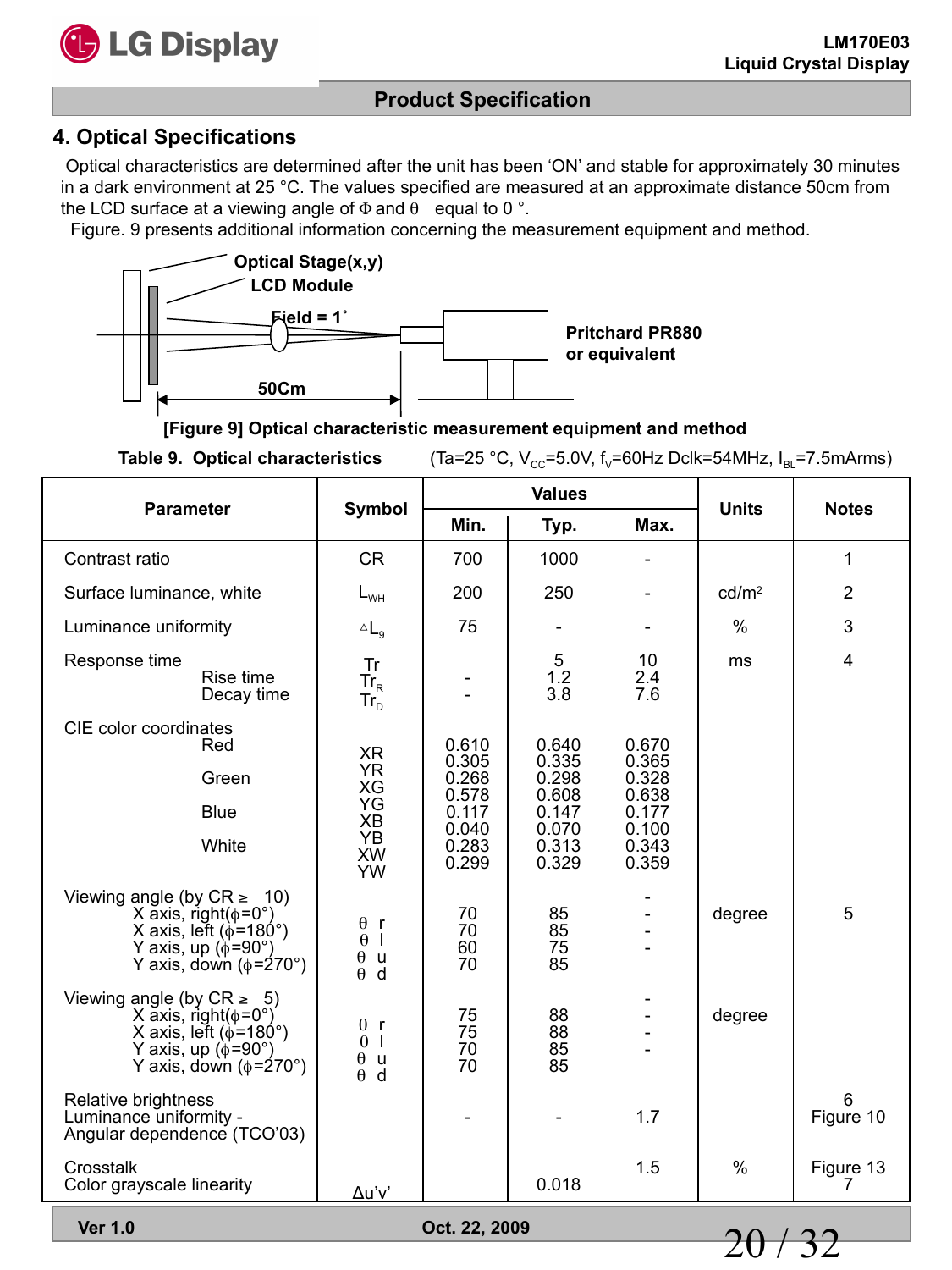

Notes : 1. Contrast ratio(CR) is defined mathematically as :

Surface luminance with all white pixels

 Contrast ratio = Surface luminance with all black pixels

- 2. Surface luminance is the center point across the LCD surface 50cm from the surface with all pixels displaying white. For more information see [ Figure 10 ]. When  $I_{BL}$ =7.5mA,  $L_{WH}$ =200cd/m<sup>2</sup>(Min.) 250cd/m<sup>2</sup>(Typ.)
- 3. The uniformity in surface luminance,  $\Delta L_g$  is determined by measuring  $L_{ON}$  at any point in test area. But the management of  $\Delta L_q$  is determined by measuring Lon at each test position 1 through 9, and then dividing the maximum  $L_{ON}$  of 9 points luminance by minimum  $L_{ON}$  of 9 points luminance. For more information see [ Figure 10 ].  $AL_{9}$ = Minimum (L<sub>ON1</sub>, L<sub>ON2</sub>, ….. L<sub>ON9</sub>) ÷ Maximum (L<sub>ON1</sub>, L<sub>ON2</sub>, ….. L<sub>ON9</sub>) ×100 (%)

4. Response time is the time required for the display to transition from white to black(Rise Time,  $Tr_R$ ) and from black to white(Decay Time,  $Tr_D$ ). For additional information see [ Figure 11 ]. The sampling rate is 2,500 sample/sec.

5. Viewing angle is the angle at which the contrast ratio is greater than 10. The angles are determined for the horizontal or x axis and the vertical or y axis with respect to the z axis which is normal to the LCD surface. For more information see Figure 12 .

| ~ r∽<br>          | . <u>.</u><br>$- - - - -$ |
|-------------------|---------------------------|
| <b>Gray level</b> | Luminance(%)<br>(Typ.)    |
| L <sub>0</sub>    | 0.10                      |
| L31               | 1.13                      |
| L63               | 4.93                      |
| L95               | 11.6                      |
| L127              | 21.3                      |
| L159              | 35.3                      |
| L191              | 54.8                      |
| L223              | 77.8                      |
| L255              | 100                       |

6. Gray scale specification **Table 10. Gray scale**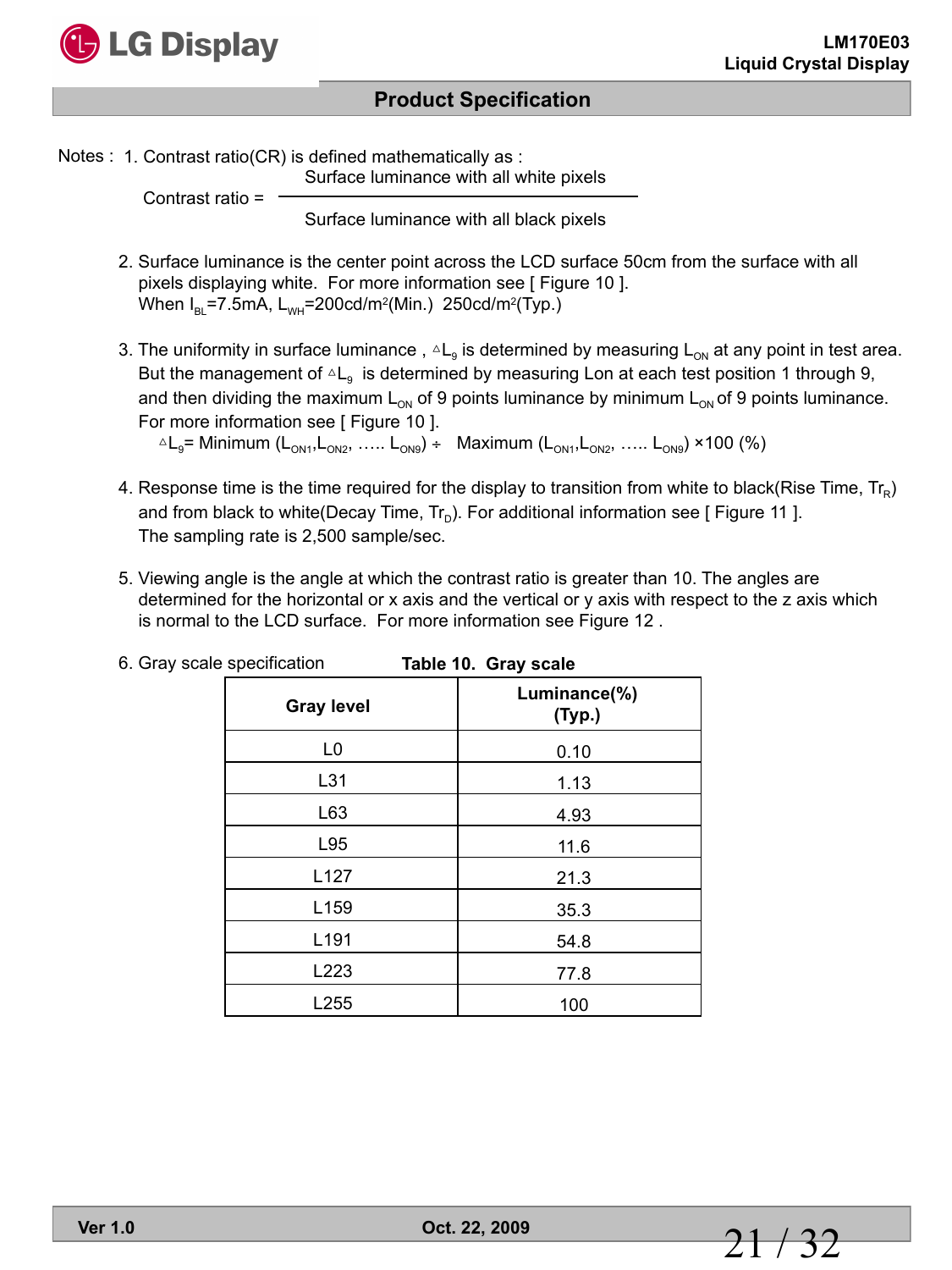

Notes : 7. Color grayscale linearity, Δu'v' is defined as

$$
\sqrt{\left({u^{\prime}}_{^{A}}- {u^{\prime}}_{^{B}}\right)^{2}+\left({v^{\prime}}_{^{A}}- {v^{\prime}}_{^{B}}\right)^{2}}
$$

Where indices A and B are the two gray levels found to have the largest color differences between them.

i.e. get the largest  $\Delta u$ ' and  $\Delta v$ ' of each 6pairs of u' and v' and calculate  $\Delta u$ 'v'.

- a. Test pattern : 100% full white pattern with a test pattern as shown below. Squares of 40mm by 40mm in size, filled with 255, 225, 195, 165, 135 and 105 grayscale steps should be arranged in the center of the screen.
- b. Test method
	- First gray step : move a square of 255 gray level should be moved into the center of the screen and measure luminance and u' and v' coordinates.
	- Next gray step : move a 255 gray square into the center and measure both luminance and u' and v' coordinates.

The same procedure shall then be repeated for gray steps 195, 165, 135 and 105.

#### **Color grayscale linearity**

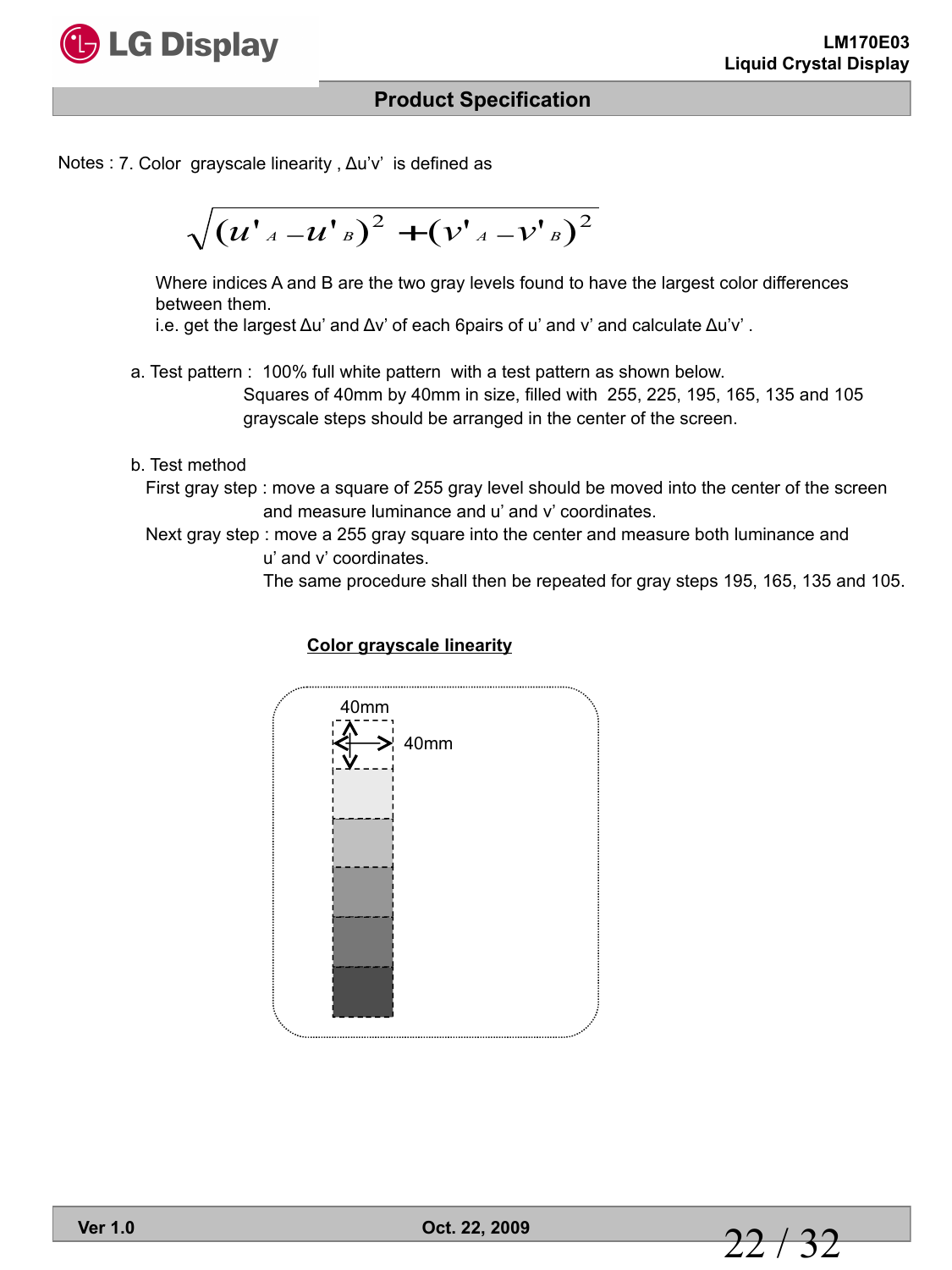

**V/2**

## **Product Specification**

#### **Figure 10. Luminance measuring point**

<Measuring point for luminance variation>



< Luminance Uniformity - angular – dependence  $(L_B & T_B)$ 

TCO '03 Luminance uniformity – angular dependence, is the capacity of the VDU to present the same luminance level independently of the viewing direction. The angular-dependent luminance uniformity is calculated as the ratio of maximum luminance to minimum luminance in the specified measurement areas.

 Test pattern : 80% white pattern Test point : 2-point Test distance : D \* 1.5 = 64.77 ㎝ Test method :  $L_R = ((L_{max.+30deg.}/ L_{min.+30deg.})$ +  $(L_{\text{max. -30deg.}} / L_{\text{min. -30deg.}})$  / 2  $T_B = ((L_{\text{max.+15deg.}} / L_{\text{min. +15deg.}}))$ 

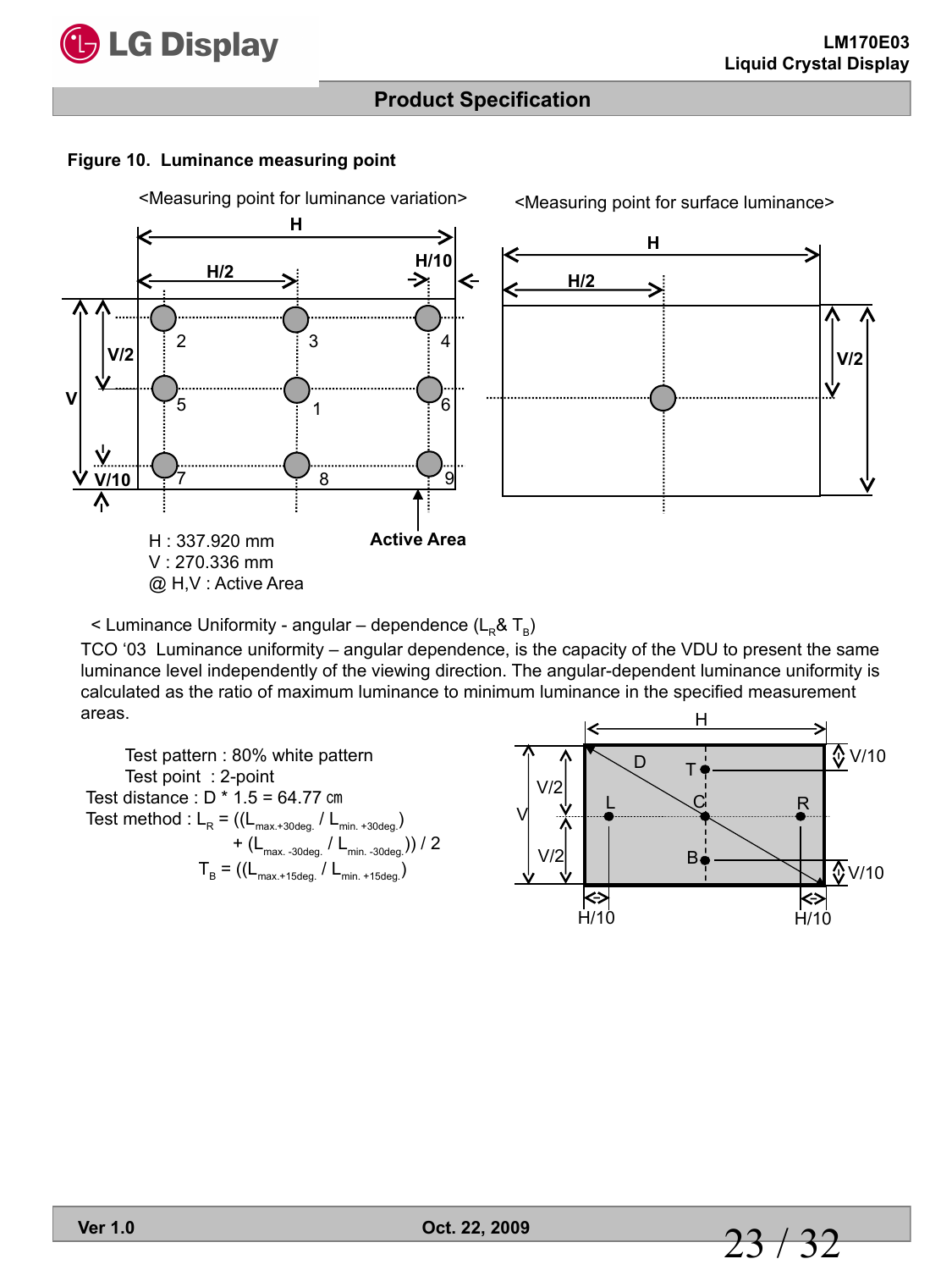

#### **Figure 11. Response time**

The response time is defined as the following Figure and shall be measured by switching the input signal for "black" and "white".



#### **Figure 12. Viewing angle**

<Dimension of viewing angle range>



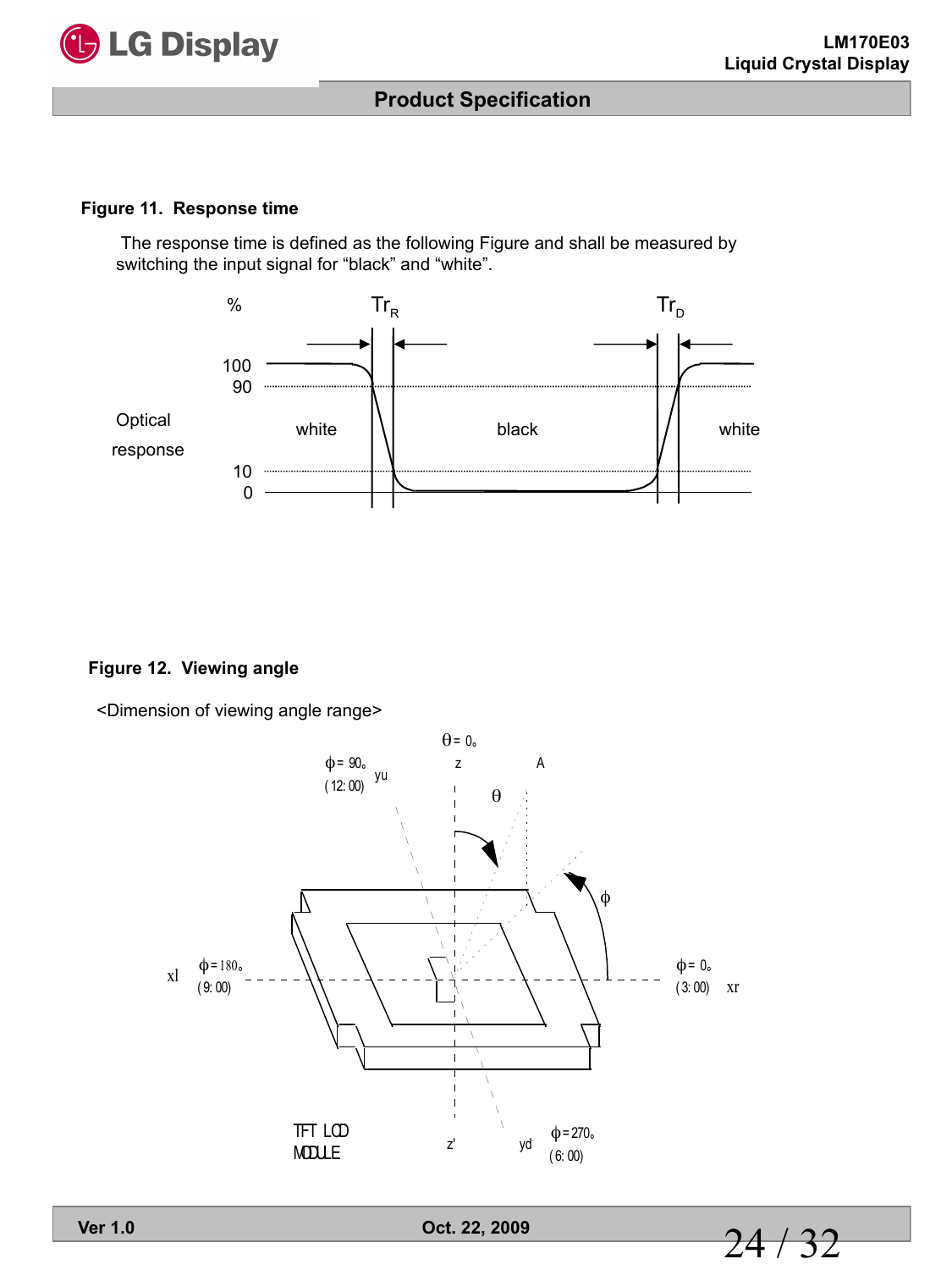

#### **Figure 13. Crosstalk**

The equation of crosstalk : ( $| L_{A[or\ C]2} - L_{A[or\ C]1} | / L_{A[or\ C]1}) \times 100(\%)$  [Vertical],  $\left( \begin{array}{ccc} L_{B[\text{or }D]2}-L_{B[\text{or }D]1} & /L_{B[\text{or }D]1} \end{array} \right) \times$  100(%) [Horizontal]



#### **5. Mechanical Characteristics**

Table 11. provides general mechanical characteristics for the model LM170E03-TLHB. Please refer to Figure 14,15 regarding the detailed mechanical drawing of the LCD.

| Outside dimensions  | Horizontal                                                      | 358.5mm   |  |  |
|---------------------|-----------------------------------------------------------------|-----------|--|--|
|                     | Vertical                                                        | 296.5mm   |  |  |
|                     | Depth                                                           | 16.0mm    |  |  |
|                     | Horizontal                                                      | 341.6mm   |  |  |
| Bezel area          | Vertical                                                        | 274.0mm   |  |  |
|                     | Horizontal                                                      | 337.920mm |  |  |
| Active display area | Vertical                                                        | 270.336mm |  |  |
| Weight(approximate) | 1890g(Typ.), 1990g(Max.)                                        |           |  |  |
| Surface Treatment   | Hard coating(3H)<br>Anti-glare treatment of the front polarizer |           |  |  |

#### **Table 11. Mechanical characteristics**

**Ver 1.0 Oct. 22, 2009**

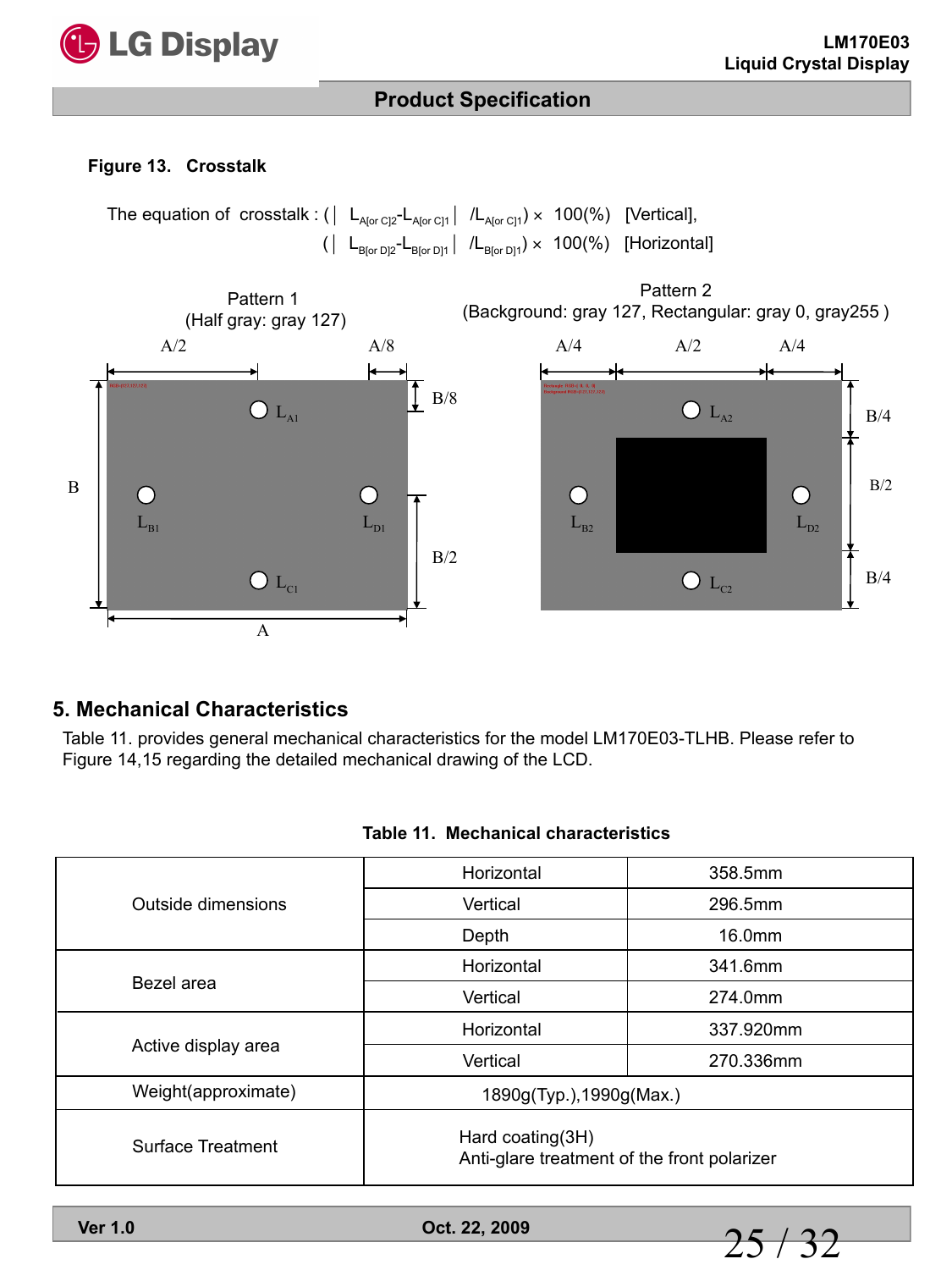

#### **Figure 14. Front view**



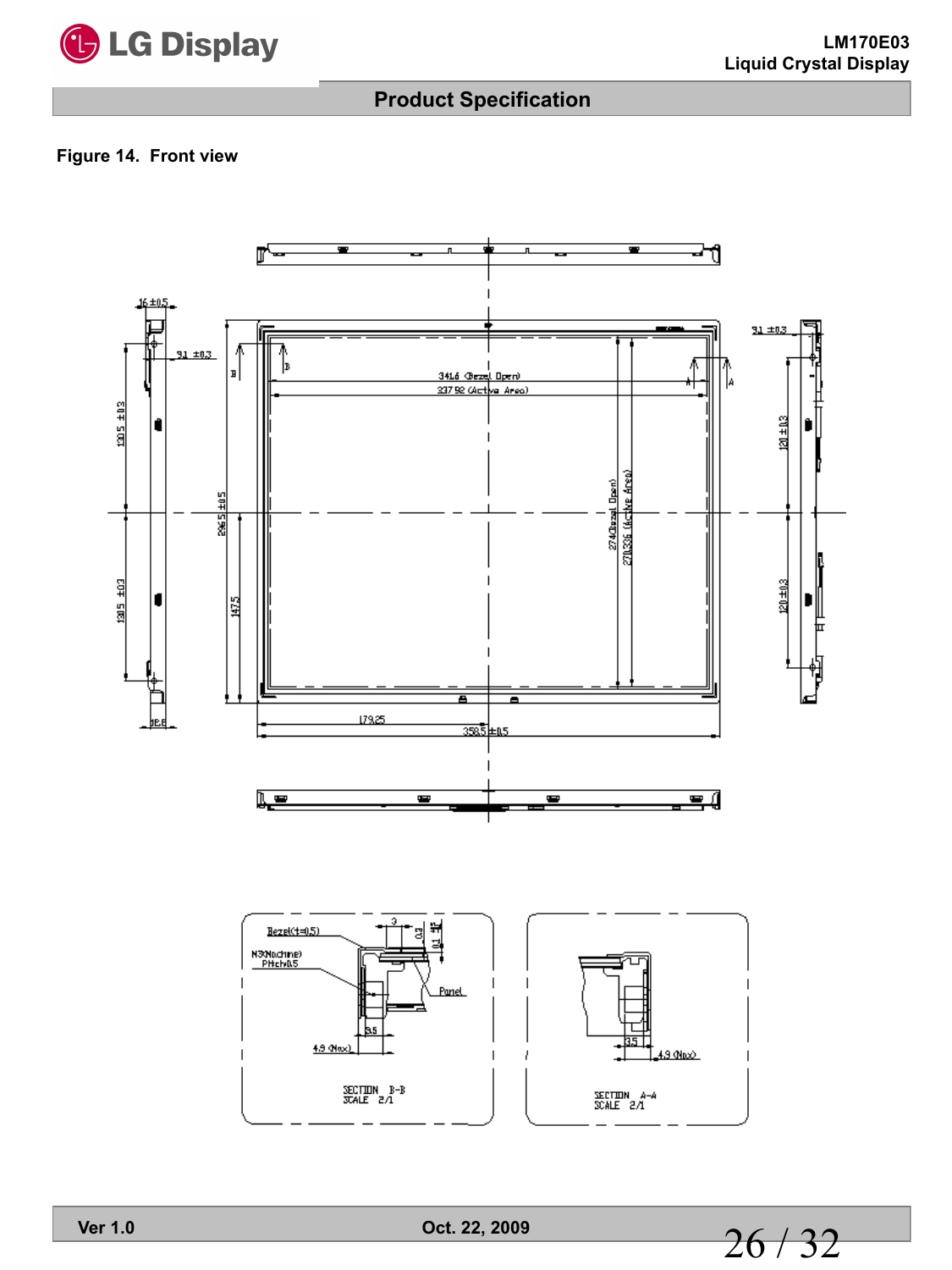

#### **Figure 15. Rear view**



#### Notes

- 
- 1. Backlight : 2 Cold Cathode Fluorescent Lamps.<br>2. I/F Connectar Specification : WU IS100-130B-C23 or Equivalent<br>3. Torque of user hole : 25–35 kgf-ch
- 
- 4. Tilt and partial disposition tole rance of display area as following (1) Y-Direction (14-BL <= 1.0)
	- ©2) X-Binection + IC-BL <= 1.0



- 5. Lomp(CCFL) No. is morked at back light connector
- 6. Do not whd conductive tope oround the backlight vires
- 7. Unspecified tolerances to be ± 0.5nm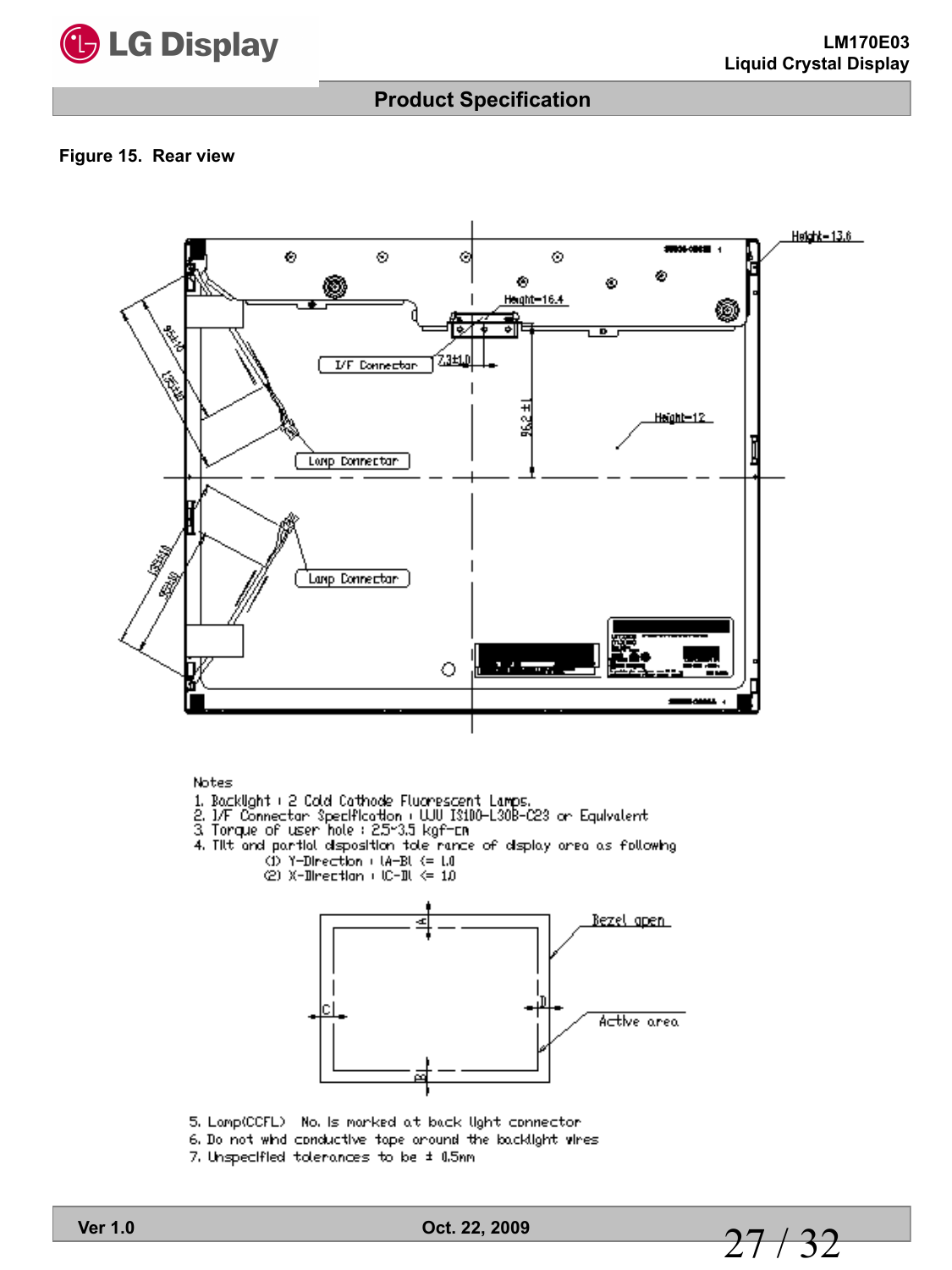

## **6. Reliability**

| No.            | <b>Test item</b>                  | <b>Conditions</b>                                                                                                                               |
|----------------|-----------------------------------|-------------------------------------------------------------------------------------------------------------------------------------------------|
| 1              | High temperature storage test     | Ta= $60^{\circ}$ C 240h                                                                                                                         |
| $\overline{2}$ | Low temperature storage test      | Ta= -20°C<br>240h                                                                                                                               |
| 3              | High temperature operation test   | Ta= 50°C 50%RH 240h                                                                                                                             |
| 4              | Low temperature operation test    | Ta= $0^{\circ}$ C 240h                                                                                                                          |
| 5              | Vibration test<br>(non-operating) | Wave form<br>$:$ random<br>Vibration level: 1.0G RMS<br>$:10-300$ Hz<br>Bandwidth<br>: $X, Y, Z, 30$ min<br>Duration<br>One time each direction |
| 6              | Shock test<br>(non-operating)     | :120G<br>Shock level<br>Waveform<br>: half sine wave, 2ms<br>: $\pm X$ , $\pm Y$ , $\pm Z$<br>Direction<br>One time each direction              |
| 7              | Altitude<br>storage / shipment    | 0 - 40,000 feet(12,192m)                                                                                                                        |

#### **Table 12. Environment test condition**

{ Result evaluation criteria }

There should be no change which might affect the practical display function when the display quality test is conducted under normal operating condition.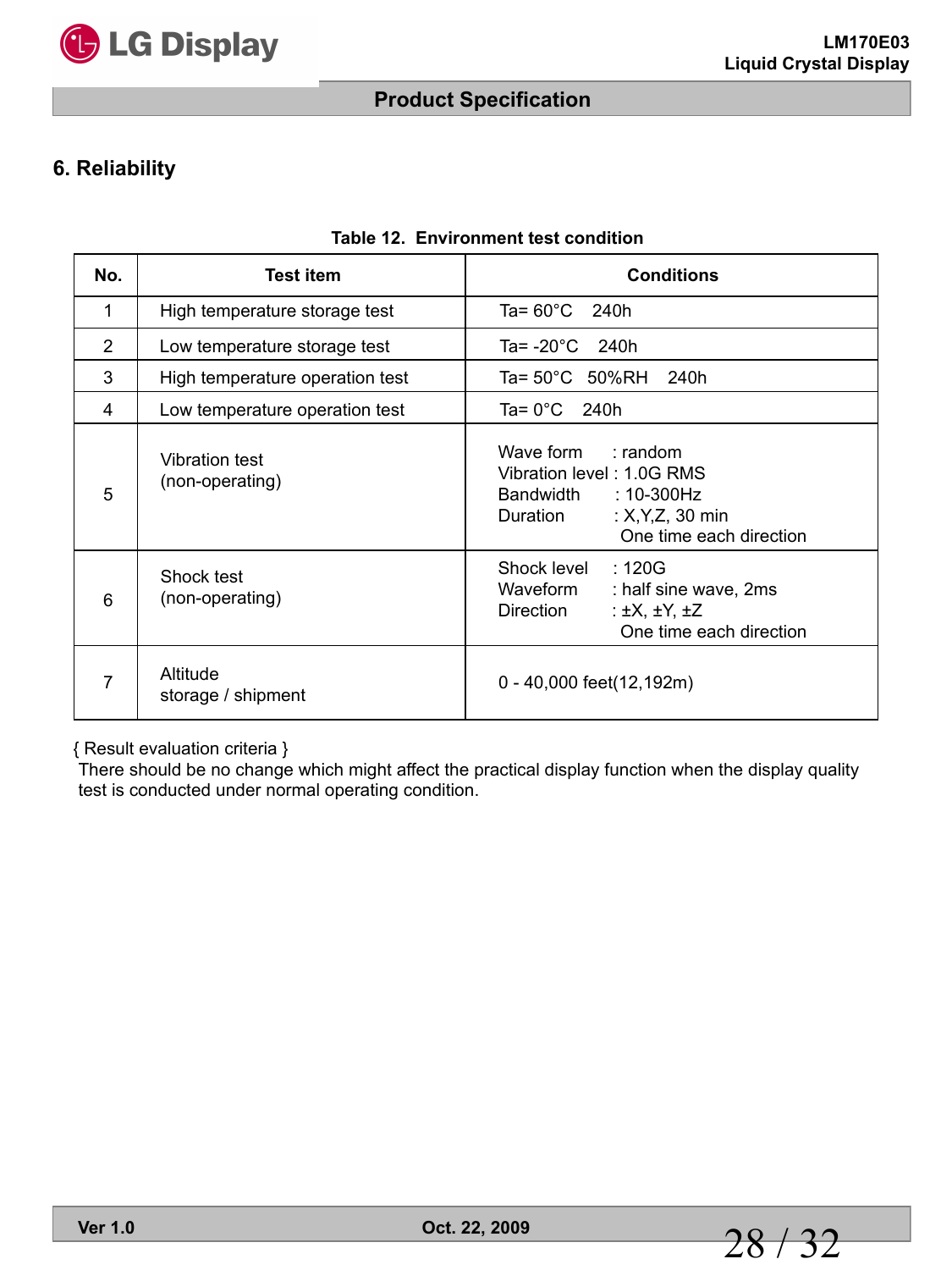

#### **7. International Standards**

#### **7-1. Safety**

a) UL 60950-1:2003, First Edition, Underwriters Laboratories, Inc.,

Standard for Safety of Information Technology Equipment.

b) CAN/CSA C22.2, No. 60950-1-03 1st Ed. April 1, 2003, Canadian Standards Association, Standard for Safety of Information Technology Equipment.

c) EN 60950-1:2001, First Edition, European Committee for Electrotechnical Standardization(CENELEC) European Standard for Safety of Information Technology Equipment.

d) RoHS, Directive 2002/95/EC of the European Parliament and of the council of 27 January 2003

#### **7-2. EMC**

a) ANSI C63.4 "Methods of Measurement of Radio-Noise Emissions from Low-Voltage Electrical and Electrical Equipment in the Range of 9kHZ to 40GHz. "American National Standards Institute(ANSI), 1992

b) C.I.S.P.R "Limits and Methods of Measurement of Radio Interface Characteristics of Information Technology Equipment." International Special Committee on Radio Interference.

c) EN 55022 "Limits and Methods of Measurement of Radio Interface Characteristics of Information Technology Equipment." European Committee for Electrotechnical Standardization.(CENELEC), 1998 ( Including A1: 2000 )

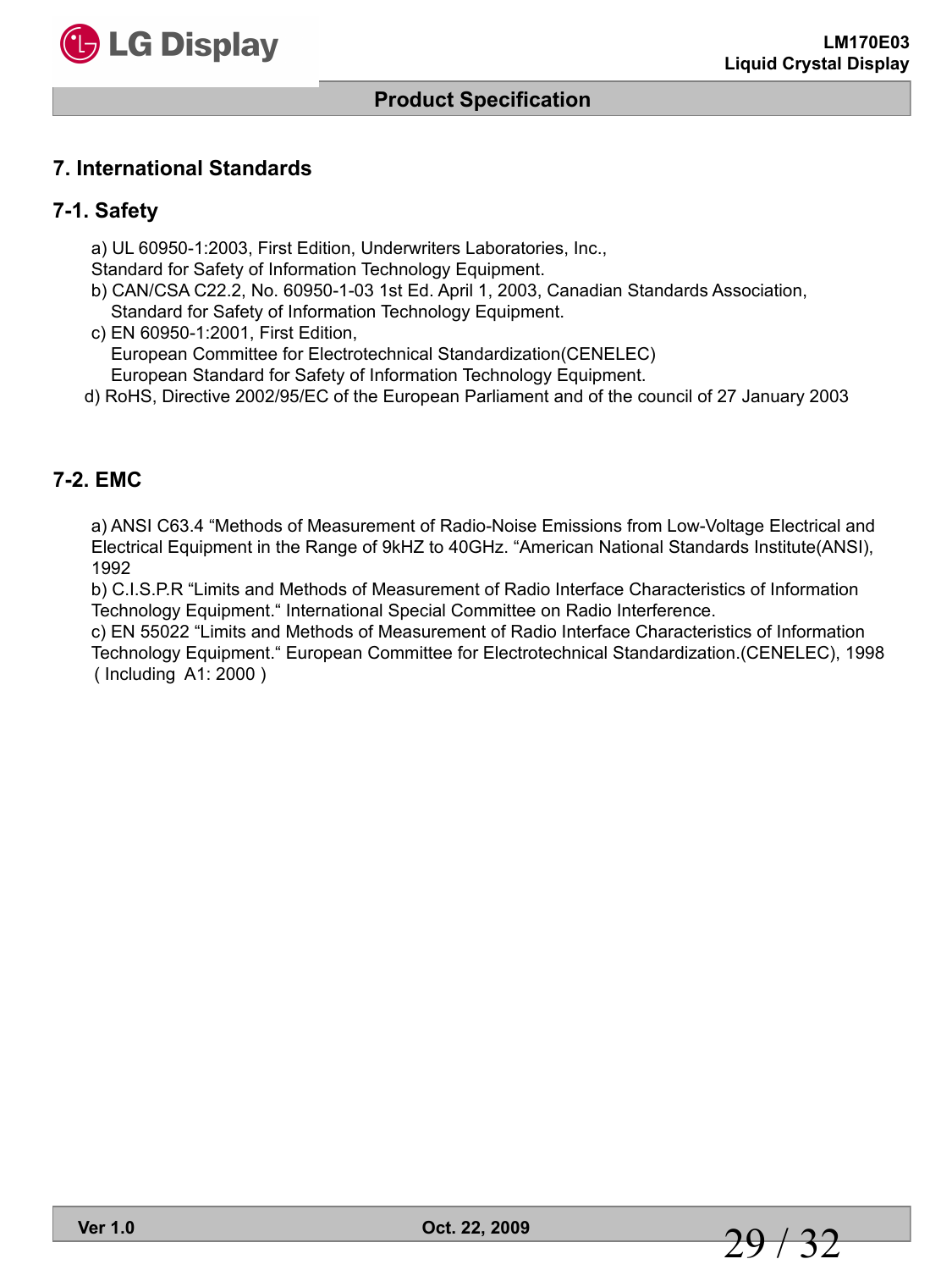

#### **8. Packing**

#### **8-1. Designation of Lot Mark**



A,B,C : SIZE(INCH) D : YEAR E : MONTH F ~ M : SERIAL NO.

**Note** 

1. YEAR

| Year | 2001 | 2002 | 2003 | 2004 | 2005 | 2006 | 2007 | 2008 | 2009 | 2010 |
|------|------|------|------|------|------|------|------|------|------|------|
| Mark |      |      |      |      |      |      |      |      |      |      |

#### 2. MONTH

| Month | Jan | Feb | Mar | Apr | Mav | Jun | Jul | Aug | Sep | Oct | Nov | Dec |
|-------|-----|-----|-----|-----|-----|-----|-----|-----|-----|-----|-----|-----|
| Mark  |     | -   |     |     |     |     |     |     |     |     | ◡   |     |

b) Location of Lot Mark

Serial No. is printed on the label. The label is attached to the backside of the LCD module. This is subject to change without prior notice.

#### **8-2. Packing Form**

a) Package quantity in one box : 10pcs

b) Box size : 420mm X 333mm X 431mm

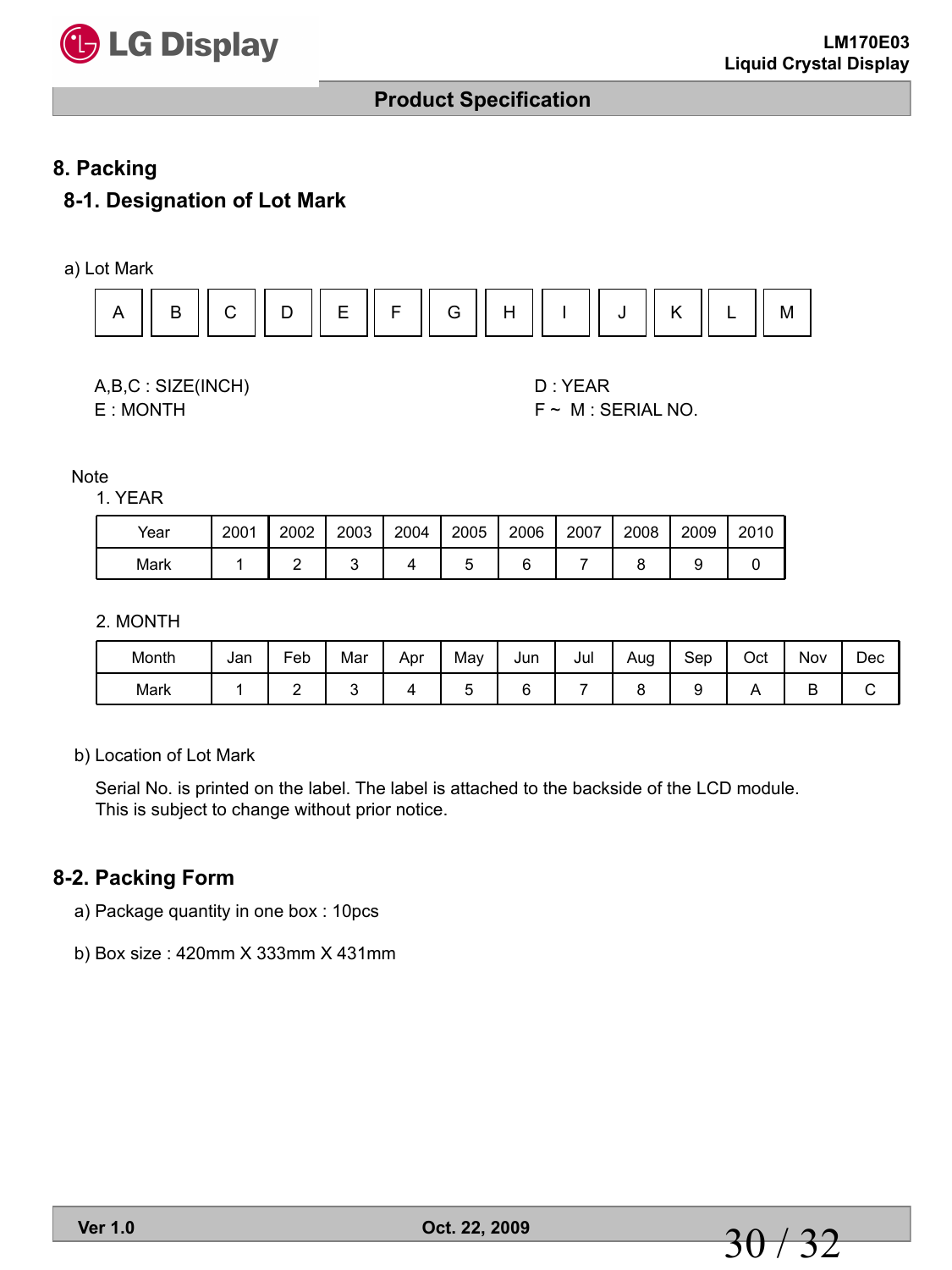

#### **Product Specification**

#### **9. Precautions**

Please pay attention to the following when you use this TFT LCD module.

#### **9-1. Mounting Precautions**

- (1) You must mount a module using holes arranged in four corners or four sides.
- (2) You should consider the mounting structure so that uneven force(ex. twisted stress) is not applied to the module.

 And the case on which a module is mounted should have sufficient strength so that external force is not transmitted directly to the module.

- (3) Please attach a transparent protective plate to the surface in order to protect the polarizer. Transparent protective plate should have sufficient strength in order to the resist external force.
- (4) You should adopt radiation structure to satisfy the temperature specification.
- (5) Acetic acid type and chlorine type materials for the cover case are not describe because the former generates corrosive gas of attacking the polarizer at high temperature and the latter causes circuit break by electro-chemical reaction.
- (6) Do not touch, push or rub the exposed polarizers with glass, tweezers or anything harder than HB pencil lead. And please do not rub with dust clothes with chemical treatment. Do not touch the surface of polarizer for bare hand or greasy cloth.(Some cosmetics are determined to the polarizer.)
- (7) When the surface becomes dusty, please wipe gently with absorbent cotton or other soft materials like chamois soaks with petroleum benzene. Normal-hexane is recommended for cleaning the adhesives used to attach front / rear polarizers. Do not use acetone, toluene and alcohol because they cause chemical damage to the polarizer.
- (8) Wipe off saliva or water drops as soon as possible. Their long time contact with polarizer causes deformations and color fading.
- (9) Do not open the case because inside circuits do not have sufficient strength.

#### **9-2. Operating Precautions**

- (1) The spike noise causes the mis-operation of circuits. It should be lower than following voltage : V=±200mV(Over and under shoot voltage)
- (2) Response time depends on the temperature.(In lower temperature, it becomes longer.)
- (3) Brightness depends on the temperature. (In lower temperature, it becomes lower.) And in lower temperature, response time(required time that brightness is stable after turned on) becomes longer.
- (4) Be careful for condensation at sudden temperature change. Condensation makes damage to polarizer or electrical contacted parts. And after fading condensation, smear or spot will occur.
- (5) When fixed patterns are displayed for a long time, remnant image is likely to occur.
- (6) Module has high frequency circuits. Sufficient suppression to the electromagnetic interference shall be done by system manufacturers. Grounding and shielding methods may be important to minimized the interference.
- (7) Please do not give any mechanical and/or acoustical impact to LCM. Otherwise, LCM can not be operated its full characteristics perfectly.
- (8) A screw which is fastened up the steels should be a machine screw (if not, it causes metal foreign material and deal LCM a fatal blow)